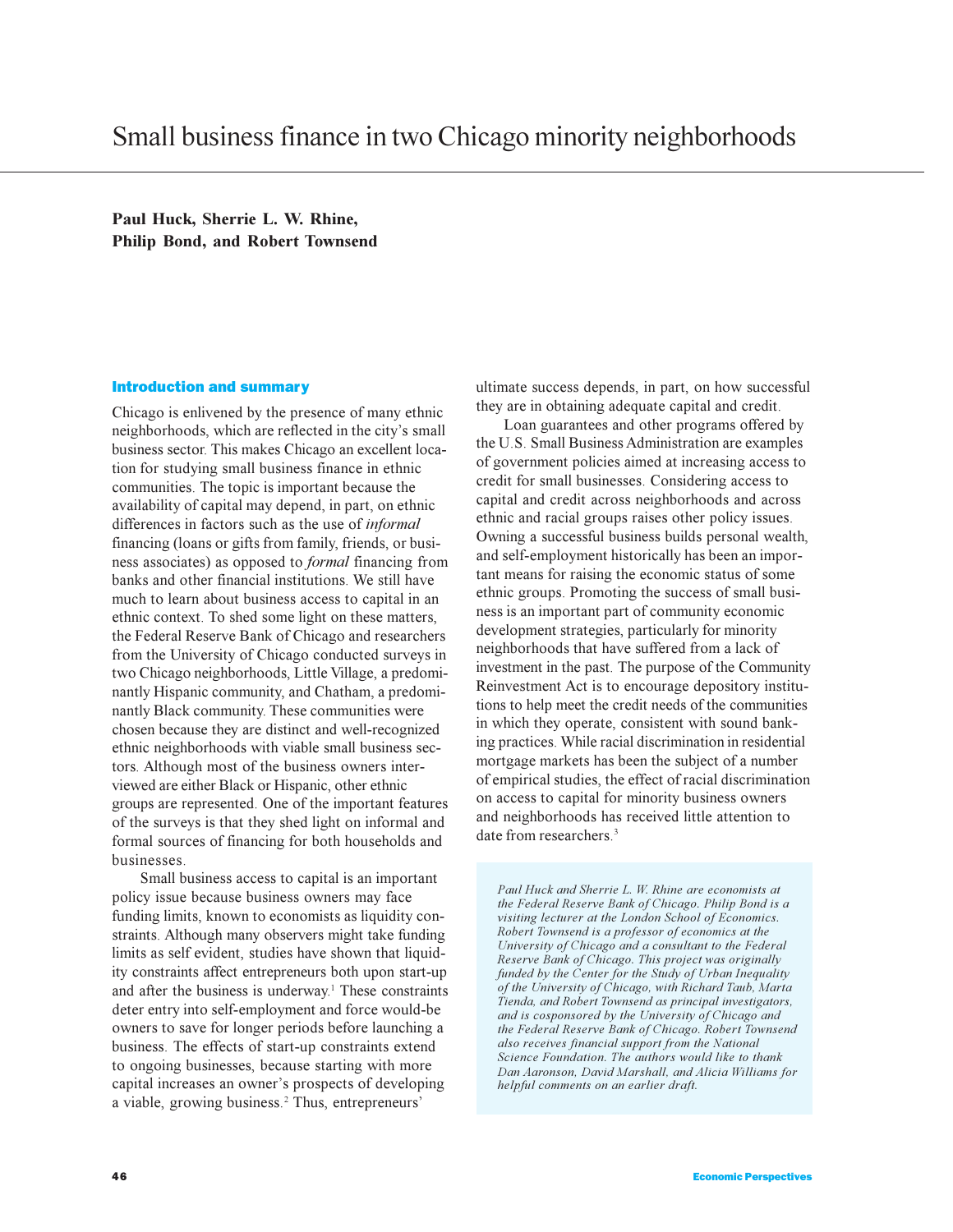In practice, owners meet the challenge of obtaining capital to start and run their businesses by using informal sources, as well as personal assets and loans from formal sources. Thus, informal financing via networks can substitute for borrowing in the formal sector, either because formal credit is not offered or because informal financing is preferred. Credit offered by a supplier, or trade credit, is another alternative to borrowing from financial institutions. Businesses form networks with their suppliers, and there may be an ethnic dimension to these networks, in that the ethnicity of the supplier may matter for some transactions.

The main contribution of this article is to provide information about the use of formal and informal sources of financing. We confirm the importance of personal savings and informal sources of credit in meeting the entrepreneur's need for start-up funding. There are pronounced ethnic differences in the amount of start-up funding used by businesses in the sample. In particular, we find that Black owners start their businesses with significantly less capital than Hispanic owners. This difference persists after controlling for industry types and various measures of human capital (such as the skills, abilities, and training of business owners in the sample). The Black Hispanic gap in total start-up funding is due to different levels of nonpersonal sources of funding rather than different amounts of personal savings put up by the owner.

Turning to the use of trade credit, our most striking finding is that Black owners are much less likely to owe their suppliers than owners in other ethnic groups. This is partly because Black owners are less likely to be offered credit by their suppliers, and because they are less likely to use trade credit if it is offered. Trade credit can be a relatively expensive source of ongoing credit, and it is not clear whether using less trade credit indicates a constraint or a lack of need. However, being offered credit by a supplier, whether or not it is used, is clearly desirable. We find that comparing the ethnicity of owners and their suppliers does not explain ethnic differences in the use of trade credit.

If these results hold beyond the Little Village and Chatham neighborhoods, the findings have important implications for understanding ethnic differences in business survival and growth, the decision to become self-employed, and income and wealth accumulation. The importance of informal sources of funding suggests that this type of funding has features that meet the needs of small businesses in these communities. Informal funding may be more flexible and better suited to providing relatively modest amounts of capital

than the formal sector. However, an important advantage of formal credit institutions is their ability to efficiently mobilize large amounts of capital. Recognition of the strengths of both informal and formal sources of financing should be a part of programs and policies aimed at encouraging the flow of capital to small businesses.

In the next section, we briefly discuss some of the theoretical issues involved in understanding the use of formal and informal sources of capital and credit. We hope that data from the Little Village and Chatham studies may better inform the process of building more useful theoretical models of financial intermediation. Measurement of the use and nature of informal networks is particularly important because, as discussed below, the theoretical treatment of informal financing is still in its infancy.

## Theoretical overview

# *Why do individuals borrow or save to go into business?*

In a world with perfect information, completely specifiable and enforceable contracts, and no transaction costs, borrowing, lending, and insurance contracts essentially allow a separation of household consumption and saving decisions from occupational choice and investment decisions. That is, a potential business entrant would evaluate present and future profitability, buy options against future contingencies, and convert income streams into a single present value number. That number, when compared with alternatives, will determine for the individual which occupation, technology, or type of enterprise to take up, if any. That number plus existing wealth will determine, in turn, household consumption and saving decisions. These two types of decisions are separate from one another. In practice, however, household consumption/saving decisions and occupation and business investment decisions appear to be related, very much so in the present study.

One branch of existing theory argues that credit contracts for business start-ups and ongoing financing are very much limited. Some researchers, for example, Bernhardt and Lloyd-Ellis (1993), assume that there are no credit possibilities at all, in which case start-ups and operations are limited to accumulated saving and past profitability and to the entrepreneur's own educational investments and experience. In other cases, such as Evans and Jovanovic (1989), Hart and Moore (1997), and Banarjee and Neumann (1993), acquisition of some credit is possible, but it is limited, for example, to some multiple of accumulated wealth or available collateral, as in the use of personal collateral or trade credit backed by the goods supplied.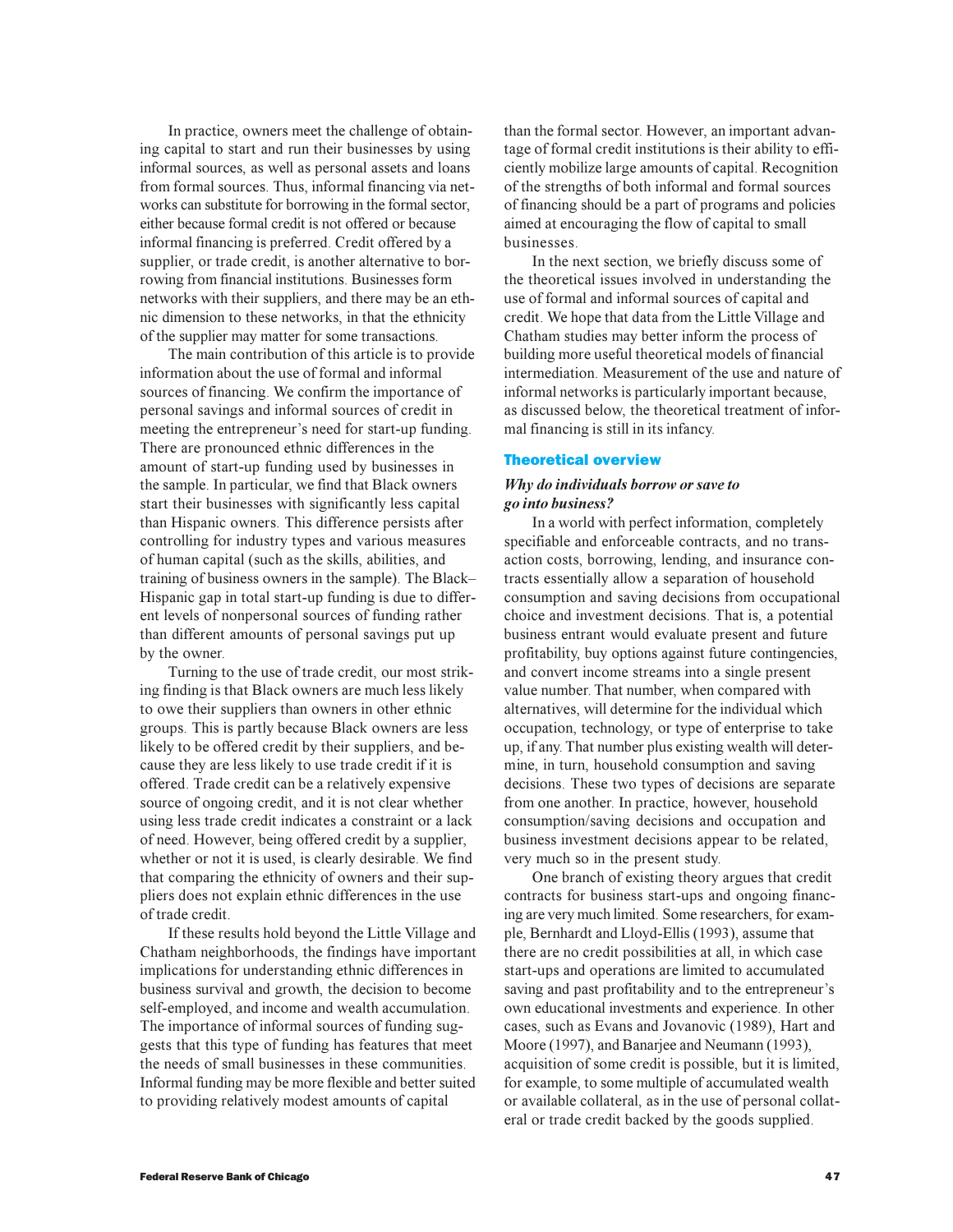More recent studies describe in greater detail how credit markets function and the impediments to exchange that limit the amount or type of credit available. Some researchers emphasize moral hazard problems, that repayment of principal and interest in times of stress leaves the household with little or no liquidity. Essentially the lender, for example, a bank, takes so much of project returns away from the borrower/ entrepreneur that it is not worthwhile for the borrower/entrepreneur to work hard or exercise appropriate diligence. Yet the rational lender can figure all this out and, with ultimate profitability in doubt, will lend even less, if not nothing at all. Those who do manage to borrow, or those relying exclusively on savings, may choose technologies or businesses with lower variance but lower mean returns. For example, see Stiglitz and Weiss (1981), Morduch (1990), and Lehnert, Ligon, and Townsend (1999).

Other recent studies, for example, Kehoe and Levine (1996) and Ligon, Thomas, and Worrall (1997), identify willingness to repay as the potential problem. In this scenario, credit and insurance markets might seem to operate well over the realizations of a broad range of economic and social risk factors. But, ironically, the temptation to renege when a business does well would limit credit overall.

These kinds of obstacles to the smooth operation of credit markets clearly can make a difference in occupational choice. Yet the story doesn't stop there. Limited entry can mean that successful entrants accrue unusually large profits. Some will reinvest those profits in their businesses. They were, after all, relatively underfinanced in the first place. The economy-wide capital stock will grow. Others may be stuck in low-wage labor markets, sometimes as employees of the successful small business enterprises. This can be a nontrivial source of economy-wide employment. Thus, we might see growth with increasing inequality, even within ethnically homogenous communities. The level of inequality, the overall rate of growth, and the level of employment are all functions of the nature of the credit markets. In other words, improvements in credit markets could have beneficial implications for growth, employment, and the distribution of income. (See Lehnert, 1998.)

# *Why does intermediation arise, and how do we distinguish formal intermediaries from informal networks?*

It is by no means obvious why institutions arise that specialize in lending and other insurance services. In a world of perfect information, individuals would simply write contracts directly with each other. Theories of intermediation typically depend on information being available only at a cost: Intermediaries arise either because they minimize the amount of information production (that is, not all individuals need to do it) or because they have lower costs of intermediation production than other agents. Key papers in this field include Diamond (1984) and Krasa and Villamil (1991). However, these studies force a formal structure on the intermediary by allowing at most one central point of information collection. They do not distinguish convincingly between a formal structure and an informal network linking individuals (see Bond, 1999), although there are no established theoretical reasons for supposing that when intermediation exists it will take the form of a formal institution. Boyd and Prescott (1986) is an important exception.

Recent work continues to try to remedy that deficiency. The idea is to model networks as groups of households or business that have some natural or acquired advantage relative to a formal financial intermediary. Some of these models emphasize a priori selection, that is, individual joint liability for loans would screen out bad apples, or individuals choose to link to others from whom they can learn. See, for example, Rai (1996), Becker and Murphy (1994), Ghatak (1998), and Varian (1990). Other models emphasize better internal risk contingencies, better information on project returns or underlying effort, better internal enforcement of implicit or explicit agreements, or some combination of the three. See Prescott and Townsend (1996), Holmstrom and Milgrom (1990), and Itoh (1991).

We are only beginning to understand from theory how networks might operate, but it seems clear that networks can be important for the welfare of their members. Networks can be important alternatives to more formal and more distant institutions. Another possibility is suggested by theory: Institutions can lend in an evident, measurable way to a handful of individuals, yet as network members, the intermediary and its funds now make their way to the larger community. These theories do suggest the importance of measurement, specifically measurement of the use and nature of networks.

#### Neighborhood and survey description

Little Village, on the southwest side of Chicago, became a predominantly Hispanic area in the 1970s, due to a substantial inflow of immigrants, mostly of Mexican origin, during the 1960s. As of the 1990 Census, the community had a population of 81,155 and a median family income of \$23,259. Chatham, on the city's south side, became a predominantly Black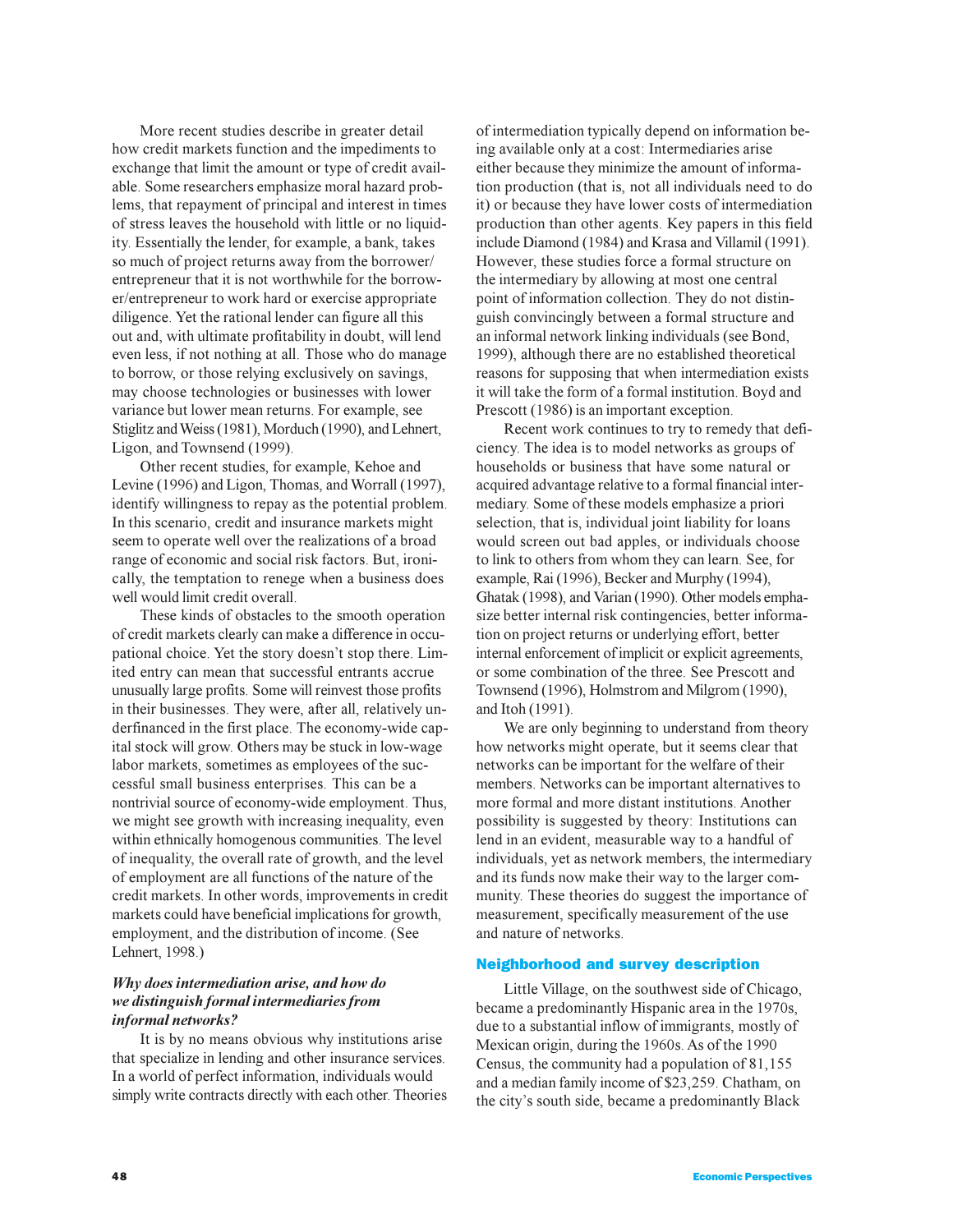community during the 1950s (Chicago Fact Book Consortium, 1995). In 1990, Chatham had a population of 36,779 and a median family income of \$29,258.

The household and business survey instruments were developed for a multi-ethnic survey that was implemented for the Little Village study and adapted, with very minor modifications, for the Chatham project.<sup>4</sup> In both communities, the survey universe was constructed by canvassing and enumerating all identifiable existing businesses. A stratified random sample was then drawn. In Little Village, relatively common businesses (including eating and drinking places, auto repair shops, and hair salons) were drawn at a rate of 35 percent; relatively uncommon business (including bridal shops, bakeries, iron works, and factories) were drawn at a rate of 100 percent; and all other businesses were drawn at a rate of 50 percent. Relatively common businesses in Chatham (including eating places and hair salons) were drawn at a rate of 22.5 percent; and all other businesses were drawn at a rate of 45 percent. In both surveys, medical and legal professionals were excluded from the sample, on the grounds that the educational requirements for these fields result in entrance and financing decisions that have little in common with those of other small businesses. Field staff, bilingual in the case of Little Village, contacted the businesses in the selected samples for an interview that required about oneand-a-half hours. The response rates were 70 percent for Little Village and 57 percent for Chatham. About

one-third of all enumerated businesses were interviewed in Little Village and one-quarter in Chatham.<sup>5</sup>

#### Business and owner characteristics

Table 1 shows the types of businesses by ethnic group. (Asian owners are primarily Korean, and Other is made up of owners from the Middle East, India, and Pakistan.)<sup>6</sup> For example, column 1 of table 1 indicates that 5.3 percent of all the businesses in the sample are in the manufacturing and wholesale category. For all ethnic groups combined, the bulk of the firms fall into some form of retail or service sector. Black owners are relatively concentrated in the service sector. Manufacturing firms are more common for White owners than for other groups, and Asians have a marked concentration in other retail. Hispanic firms are relatively balanced across industry types, with no single category containing more than 25 percent of the total (although total retail accounts for 68.9 percent of Hispanic businesses). Franchises are relatively uncommon and make up 5.8 percent of the entire sample. The average age of businesses for all groups is about nine years, and firms owned by Blacks (13 years) and Whites (16 years) tend to be older than the firms in the remaining groups. Most firms in these communities employ relatively few workers; the average is 4.5 employees for businesses in all groups. White-owned firms and, to a lesser extent, Blackowned firms tend to employ more workers on average than firms in the other groups.

|                                                         |                                                                             | <b>TABLE 1</b>  |              |       |       |              |  |  |  |
|---------------------------------------------------------|-----------------------------------------------------------------------------|-----------------|--------------|-------|-------|--------------|--|--|--|
|                                                         | <b>Characteristics of businesses in Little Village and Chatham, percent</b> |                 |              |       |       |              |  |  |  |
|                                                         | All                                                                         | <b>Hispanic</b> | <b>Black</b> | White | Asian | <b>Other</b> |  |  |  |
| Manufacturing/wholesale/<br>construction/transportation | 5.3                                                                         | 6.6             | 1.8          | 22.0  | 2.3   | 7.9          |  |  |  |
| Retail total                                            | 64.3                                                                        | 68.9            | 49.2         | 54.2  | 92.8  | 89.0         |  |  |  |
| Eating/drinking places                                  | 16.8                                                                        | 23.6            | 11.4         | 16.6  | 5.1   | 20.5         |  |  |  |
| Food stores                                             | 11.1                                                                        | 13.3            | 8.4          | 3.9   | 2.6   | 26.4         |  |  |  |
| Auto service/sales                                      | 8.0                                                                         | 11.0            | 6.0          | 5.5   | 2.3   | 9.9          |  |  |  |
| Other retail                                            | 28.4                                                                        | 21.0            | 23.4         | 28.2  | 82.8  | 32.2         |  |  |  |
| Business/personal services                              | 30.6                                                                        | 24.6            | 49.1         | 23.9  | 4.9   | 3.1          |  |  |  |
| Franchise                                               | 5.8                                                                         | 5.3             | 6.2          | 7.7   | 0.0   | 13.4         |  |  |  |
| Age of business in years                                | 9.2                                                                         | 6.9             | 12.6         | 16.3  | 4.2   | 5.8          |  |  |  |
| Number of employees                                     | 4.5                                                                         | 3.9             | 5.1          | 9.2   | 2.3   | 3.6          |  |  |  |
| Observations                                            | 416                                                                         | 183             | 148          | 25    | 34    | 25           |  |  |  |

Notes: These results are weighted to reflect sample stratification. Retail total is the sum of eating/drinking places, food stores, auto service/sales, and other retail. The Other category is made up of owners from the Middle East, India, and Pakistan. Source: Authors' calculations based on Federal Reserve Bank of Chicago and University of Chicago, 1993–94, Little Village Survey and Federal Reserve Bank of Chicago and University of Chicago, 1997–98, Chatham Survey.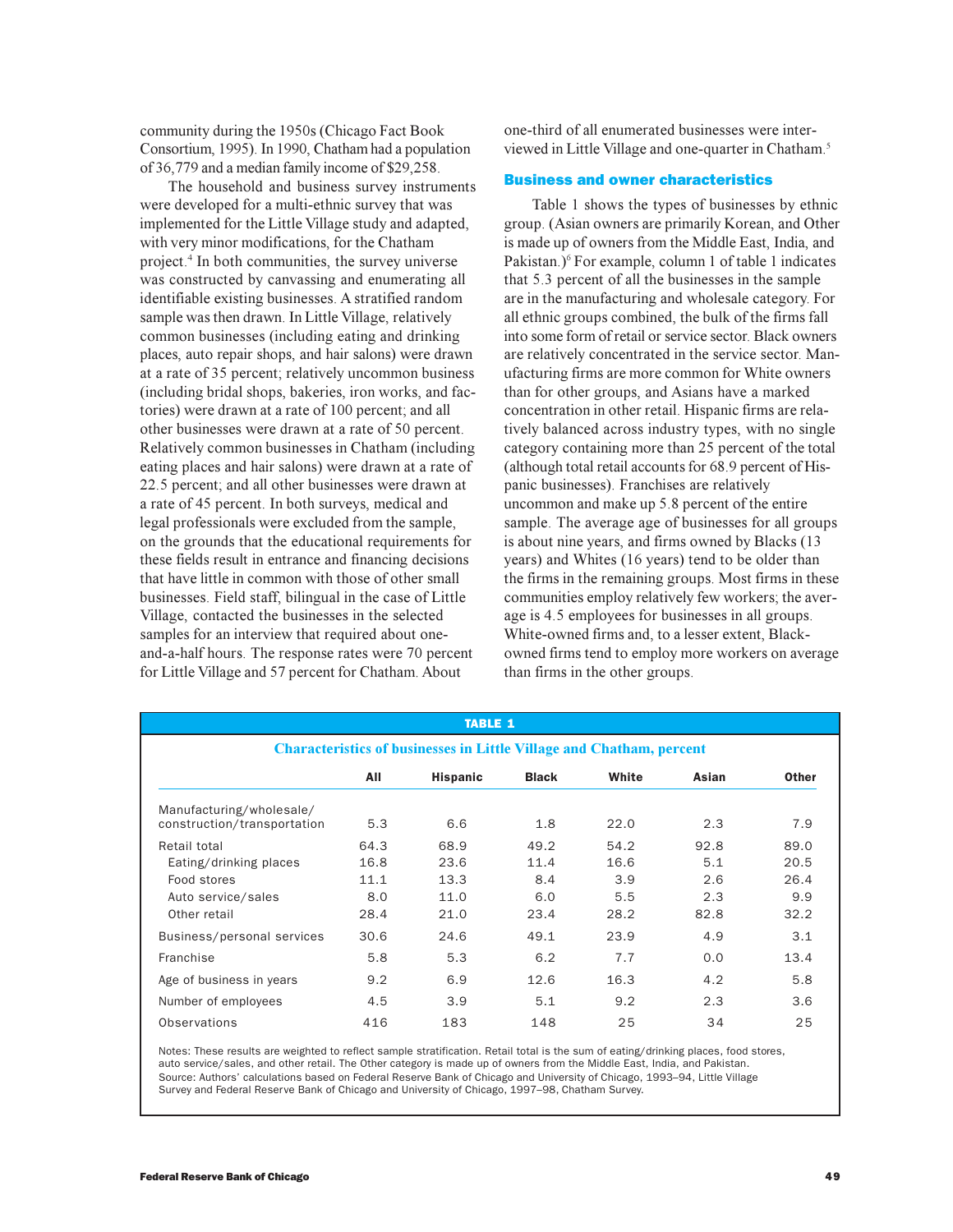|                                                                         |      | <b>TABLE 2</b>  |              |       |       |              |  |  |
|-------------------------------------------------------------------------|------|-----------------|--------------|-------|-------|--------------|--|--|
| <b>Characteristics of owners in Little Village and Chatham, percent</b> |      |                 |              |       |       |              |  |  |
|                                                                         | All  | <b>Hispanic</b> | <b>Black</b> | White | Asian | <b>Other</b> |  |  |
| Average age, years                                                      | 46.9 | 42.3            | 52.5         | 54.3  | 45.3  | 41.4         |  |  |
| Female                                                                  | 33.0 | 31.4            | 43.1         | 13.2  | 21.8  | 16.8         |  |  |
| Married                                                                 | 72.0 | 81.0            | 59.3         | 74.0  | 80.8  | 76.4         |  |  |
| No high school diploma                                                  | 26.1 | 42.5            | 18.1         | 8.6   | 3.3   | 13.1         |  |  |
| High school diploma or<br>some college                                  | 42.9 | 40.6            | 47.0         | 27.1  | 45.2  | 42.1         |  |  |
| College degree or beyond                                                | 32.0 | 18.8            | 34.9         | 70.2  | 51.5  | 44.8         |  |  |
| Proficient in English                                                   | 86.5 | 71.2            | 100.0        | 100.0 | 89.7  | 91.1         |  |  |
| Previously owned business                                               | 31.1 | 32.1            | 25.7         | 39.2  | 51.0  | 24.0         |  |  |
| Observations                                                            | 416  | 183             | 148          | 25    | 34    | 25           |  |  |

Note: These results are weighted to reflect sample stratification.

Source: Authors' calculations based on Federal Reserve Bank of Chicago and University of Chicago, 1993–94,

Little Village Survey and Federal Reserve Bank of Chicago and University of Chicago, 1997–98, Chatham Survey.

Table 2 shows selected demographic and human capital variables. The average firm owner for all groups is about 47 years old, with Black and White owners tending to be a bit older than owners in the remaining groups. About one-third of all owners are women; Hispanic and, especially, Black owners are more likely to be women. The majority of business owners are married, 72 percent overall; Black proprietors are somewhat less likely to be married than those in the other groups.

Most business owners are at least high school graduates, and about one-third have a college degree. However, educational attainment varies across racial/ ethnic groups. The proportion of Hispanics in the sample who do not have a high school diploma  $(42.5)$ percent) is more than twice as high as the proportion for Blacks (18.1 percent), the group with the next highest figure. Hispanic owners are the least likely to have a college degree (only 18.1 percent have a degree), followed by Black owners (34.9 percent). Hispanic owners (71.2 percent) are less likely to be moderately or extremely proficient in English than the Asian (89.7 percent) and Other groups (91.1 percent). Finally, an appreciable proportion of the entrepreneurs owned a business previously, ranging from 25.7 percent for Blacks to 51.0 percent for Asians.

For comparison, table 3 provides selected figures from the 1992 *Characteristics of Business Owners Survey* (CBO), a national survey produced by the Bureau of the Census. Of course, when comparing these results, we must keep in mind important differences in survey design. For example, the CBO survey, based on tax returns, includes home-based businesses,

which are not included in the Little Village and Chatham neighborhood surveys. As mentioned earlier, our neighborhood surveys also exclude legal and medical services. Finally, the CBO survey categorizes the data differently. Thus, table 3 reports results for Blacks, Hispanics, Asians and Native Americans, and White males.

A comparison of tables 1, 2, and 3 shows that retail businesses are much more common in the Little Village and Chatham surveys than in the CBO survey. This may well be due to the CBO's inclusion of homebased businesses, which are unlikely to be retail. Franchise businesses are somewhat more common in the neighborhood sample (5.8 percent) than in the CBO sample (3.1 percent). The proportion of owners who are married is slightly higher in the CBO survey (77.7 percent) than in the neighborhood surveys (72.0 percent). Hispanic owners in Little Village have less education than Hispanics in the CBO survey. In Little Village, 42.5 percent of business owners do not have at least a high school diploma, compared with 27.2 percent for the CBO survey; similarly, the proportions for high school and college graduates are lower in the Little Village sample than in the CBO Hispanic sample. We see the opposite pattern for Blacks, with Black owners in Chatham more likely to have a college degree or beyond (34.9 percent) than Blacks in the CBO sample (26.7 percent). Finally, owners in each of the ethnic groups in Little Village and Chatham are substantially more likely to have previously owned a business than owners in the CBO sample.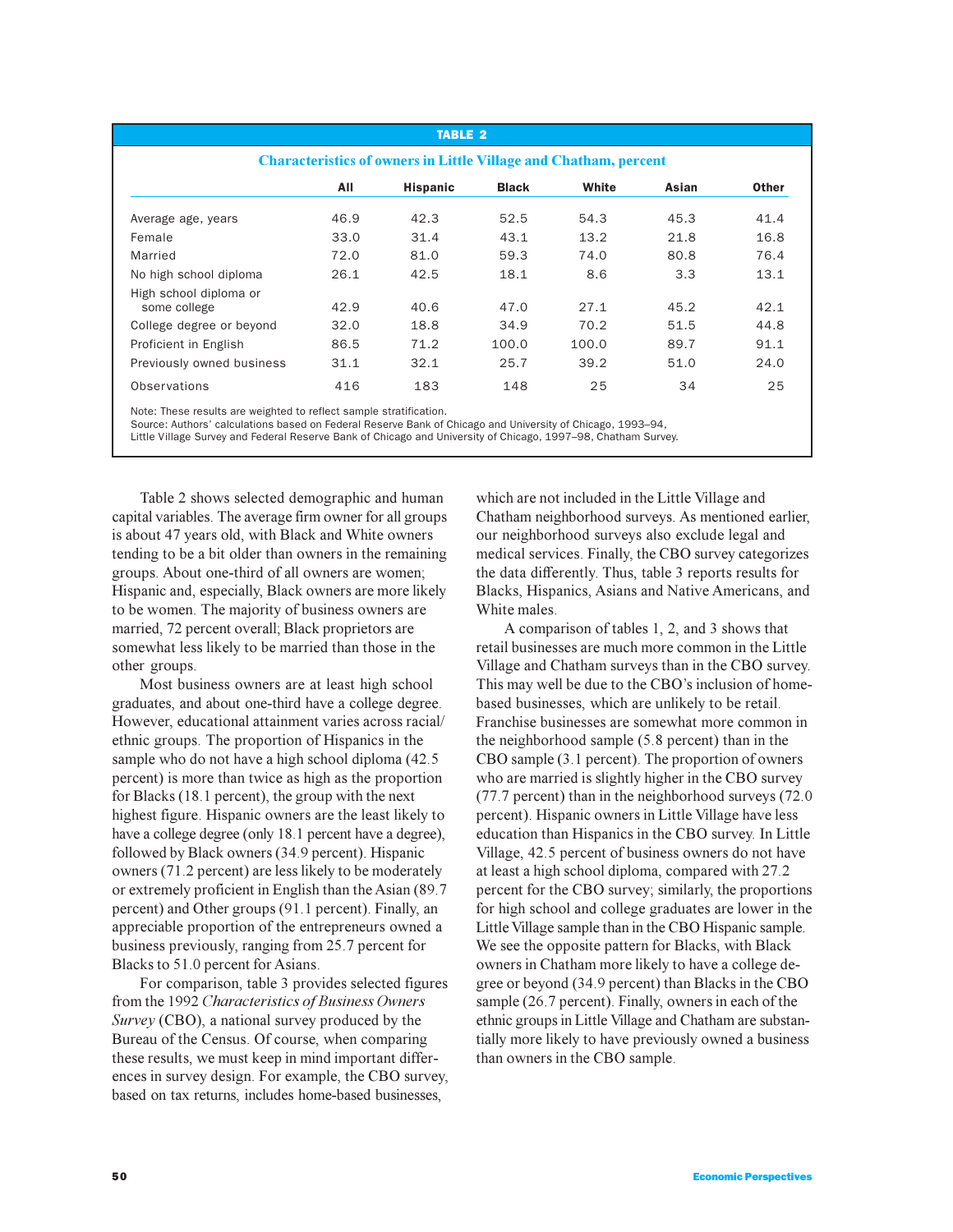#### TABLE 3

#### **Characteristics of businesses and owners from the 1992** *Characteristics of Business Owners Survey* (percent)

|                             |      |                 |              | Asian,                 | White |
|-----------------------------|------|-----------------|--------------|------------------------|-------|
|                             | All  | <b>Hispanic</b> | <b>Black</b> | <b>Native American</b> | male  |
| Manufacturing/wholesale/    |      |                 |              |                        |       |
| construction/transportation | 20.8 | 23.5            | 17.8         | 15.1                   | 26.1  |
| Retail                      | 14.4 | 14.0            | 14.0         | 21.9                   | 11.8  |
| Business/personal services  | 56.4 | 51.4            | 60.2         | 55.8                   | 52.8  |
| Agriculture/unclassified    | 8.5  | 11.1            | 8.0          | 7.2                    | 9.2   |
| Franchise                   | 3.1  | 2.8             | 4.1          | 4.8                    | 2.9   |
| Married                     | 77.7 | 75.1            | 65.8         | 80.9                   | 80.4  |
| No high school diploma      | 10.0 | 27.2            | 17.8         | 12.5                   | 9.5   |
| High school diploma or      |      |                 |              |                        |       |
| some college                | 52.9 | 50.1            | 55.7         | 39.4                   | 51.7  |
| College degree or beyond    | 37.2 | 22.7            | 26.7         | 47.8                   | 38.6  |
| Previously owned business   | 23.9 | 17.9            | 13.5         | 28.4                   | 26.7  |
|                             |      |                 |              |                        |       |

Notes: Figures for the All category include data for women-owned businesses, which are not reported here.

Percentages are calculated excluding non-responses. The survey universe includes entities filing tax reports as sole proprietorships, partnerships, or subchapter S corporations.

Source: U.S. Department of Commerce, Bureau of the Census, 1992, Characteristics of Business Owners Survey.

# Ethnic differences in start-up financing

### *Levels of funding*

An important result of our research is that Hispanic- and especially Black-owned firms have lower levels of total start-up financing than firms owned by individuals in the other racial/ethnic groups.<sup>7</sup> Table 4 presents descriptive statistics for total start-up funds. The mean amounts are much higher than the medians, indicating that a few businesses with large amounts of start-up funding are pulling the mean away from the median. Thus, a comparison of mean amounts would put a great deal of weight on a few observations involving large dollar amounts. We avoid this problem by recognizing that start-up funding follows an approximately log-normal distribution. Accordingly, table 4 reports the means of the natural logarithm of start-up costs after conversion to dollar amounts. Comparing the means of logged start-up funds converted to dollars, we see that the average start-up funding for our sample was fairly modest at \$14,737. Further, the amount of start-up funds varies widely by ethnic group. Hispanics (\$13,164) and Blacks (\$10,812) start their businesses with lower amounts of funds on average than the remaining groups.<sup>8</sup>

Table 4 also shows that the distinction between firms started from scratch by the current owner and those that were bought or acquired may be important. The level of start-up funding for owners in all ethnic groups that started their business from scratch is

only \$10,743, compared with \$27,340 for firms that were bought or acquired. This gap holds for each of the ethnic groups. The ethnic differences noted above also hold. That is, Hispanic- and Black-owned firms have lower levels of funding than the other groups for businesses started from scratch and for businesses bought or acquired. In both cases, Black owners start their businesses with about 25 percent less funding than Hispanic owners.<sup>9</sup>

These results are incomplete, in that other factors beyond ethnicity may affect the level of start-up funding. For example, a grocery store with a requirement for an extensive stock of inventory on the shelves will likely require more start-up funding than a firm that provides a service largely based on the human capital embodied in the owner and key employees. The next step is to control for some differences in demographics, human capital, and industry type to see what ethnic differences emerge.<sup>10</sup>

To account for systematic differences in the required levels of start-up costs across industries, we use a number of industry indicator variables, ranging from manufacturing and wholesaling to business and personal services. The ease with which business assets acquired at start-up may be used for collateral may also vary by industry type, which might affect the amount of start-up capital that can be obtained. <sup>11</sup> Human capital differences might also account for differences in start-up funding. We would expect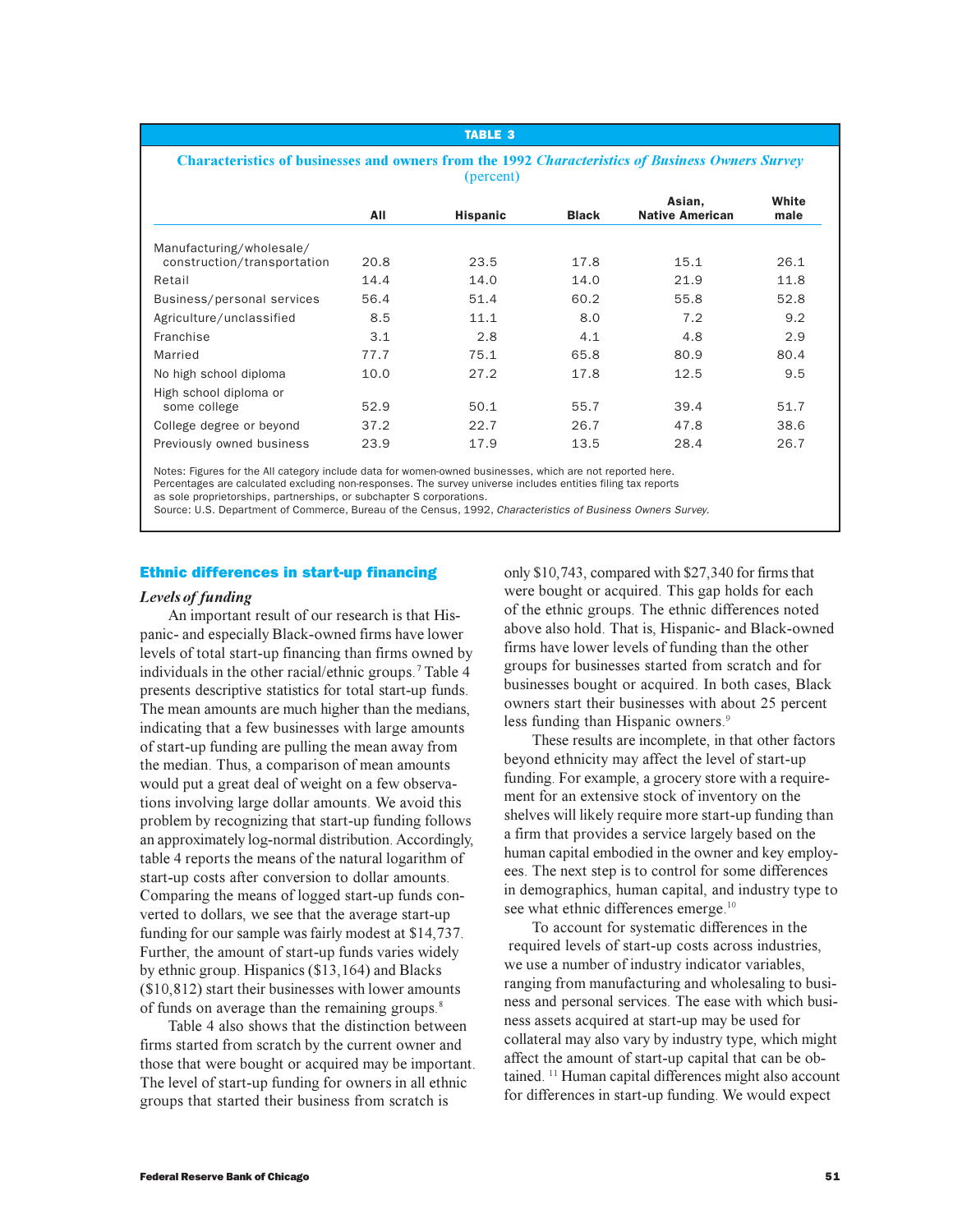|                                              |        |                                                                         | <b>TABLE 4</b> |         |        |              |
|----------------------------------------------|--------|-------------------------------------------------------------------------|----------------|---------|--------|--------------|
|                                              |        | <b>Descriptive statistics for total start-up funds, in 1996 dollars</b> |                |         |        |              |
|                                              | All    | <b>Hispanic</b>                                                         | <b>Black</b>   | White   | Asian  | <b>Other</b> |
| <b>All businesses</b>                        |        |                                                                         |                |         |        |              |
| Mean                                         | 48,503 | 33,413                                                                  | 42,555         | 220,435 | 51,015 | 71,956       |
| Median                                       | 15,650 | 12,629                                                                  | 12,653         | 125,391 | 34,054 | 42,477       |
| Mean of logged funds<br>converted to dollars | 14,737 | 13,164                                                                  | 10,812         | 84,112  | 22,663 | 35,226       |
| <b>Observations</b>                          | 391    | 176                                                                     | 140            | 18      | 34     | 22           |
| <b>Started by owner</b><br>Mean              | 35,201 | 26,590                                                                  | 34,357         | 158,561 | 50,792 | 59,939       |
| Median                                       | 11,328 | 10,960                                                                  | 11,082         | 41,383  | 28,512 | 27,145       |
| Mean of logged funds<br>converted to dollars | 10,743 | 10,666                                                                  | 8.071          | 72,782  | 16,724 | 21,613       |
| Observations                                 | 257    | 131                                                                     | 89             | 4       | 22     | 11           |
| <b>Bought or acquired</b>                    |        |                                                                         |                |         |        |              |
| Mean                                         | 74,507 | 53,563                                                                  | 56,407         | 237,473 | 51,474 | 88,331       |
| Median<br>Mean of logged funds               | 31,497 | 31,489                                                                  | 17,049         | 133,915 | 34,055 | 67,906       |
| converted to dollars                         | 27,340 | 24,500                                                                  | 17,717         | 87,531  | 42,386 | 68,541       |
| Observations                                 | 134    | 45                                                                      | 51             | 14      | 12     | 11           |

Notes: These results are weighted to reflect sample stratification.

Source: Authors' calculations based on Federal Reserve Bank of Chicago and University of Chicago, 1993–94,

Little Village Survey and Federal Reserve Bank of Chicago and University of Chicago, 1997–98, Chatham Survey.

that more qualified entrepreneurs, all else being equal, would be able to attract more funding. The personal wealth available to entrepreneurs to start a business would also depend, in part, on their human capital. The variables we use to account for this human capital include education, English proficiency, previous experience owning a business, and age at start-up. We include a variable that measures how long ago the owner started the business to account for the possibility that there has been a shift over time in the level of start-up costs.<sup>12</sup> Indicator variables for ethnicity and gender capture ethnic and gender differences not due to the industry and human capital variables.

Table 5 reports the ordinary least square (OLS) regression results for logged total start-up costs for firms started from scratch. To illustrate the economic effect of the regression coefficients, we calculate estimated levels of start-up funding for each ethnic group using the following baseline characteristics: eating/ drinking place, high school education, proficient in English, no previous experience as an owner, aged 37 years, male, and business started 12 years ago. For example, the estimated start-up cost for a Hispanic owner with these baseline characteristics is \$20,414.<sup>13</sup> For owners in the other groups, the estimated costs are: \$11,104 for Blacks, \$54,564 for Whites, \$26,921

for Asians, and \$30,479 for Others.<sup>14</sup> Thus, a Black owner with the baseline characteristics starts a business with an estimated 46 percent smaller pool of funds than a comparable Hispanic. A White owner with the baseline characteristics starts with 167 percent more funding than a comparable Hispanic; an Asian owner starts with 32 percent more; and an owner in the Other category starts with 49 percent more.<sup>15</sup> These results show that the raw differences in start-up funding shown in table 4 are still present after accounting for industry type and several measures of human capital. However, table 5 indicates the differences between Hispanics and White, Asian, and Other owners are not statistically significant at conventional significance levels.<sup>16</sup>

The regression results in table 5 also show that women, owners who do not have a high school diploma, and owners who lack proficiency in English have lower start-up funding, whereas those who previously owned a business start the current business with more funds. With regard to the economic importance of these differences, note that the coefficient estimates for all these effects (ranging from 0.57 to 0.70) are roughly comparable to the difference between Hispanic and Black owners. Thus, the differences in the estimated dollar amount of start-up costs due to these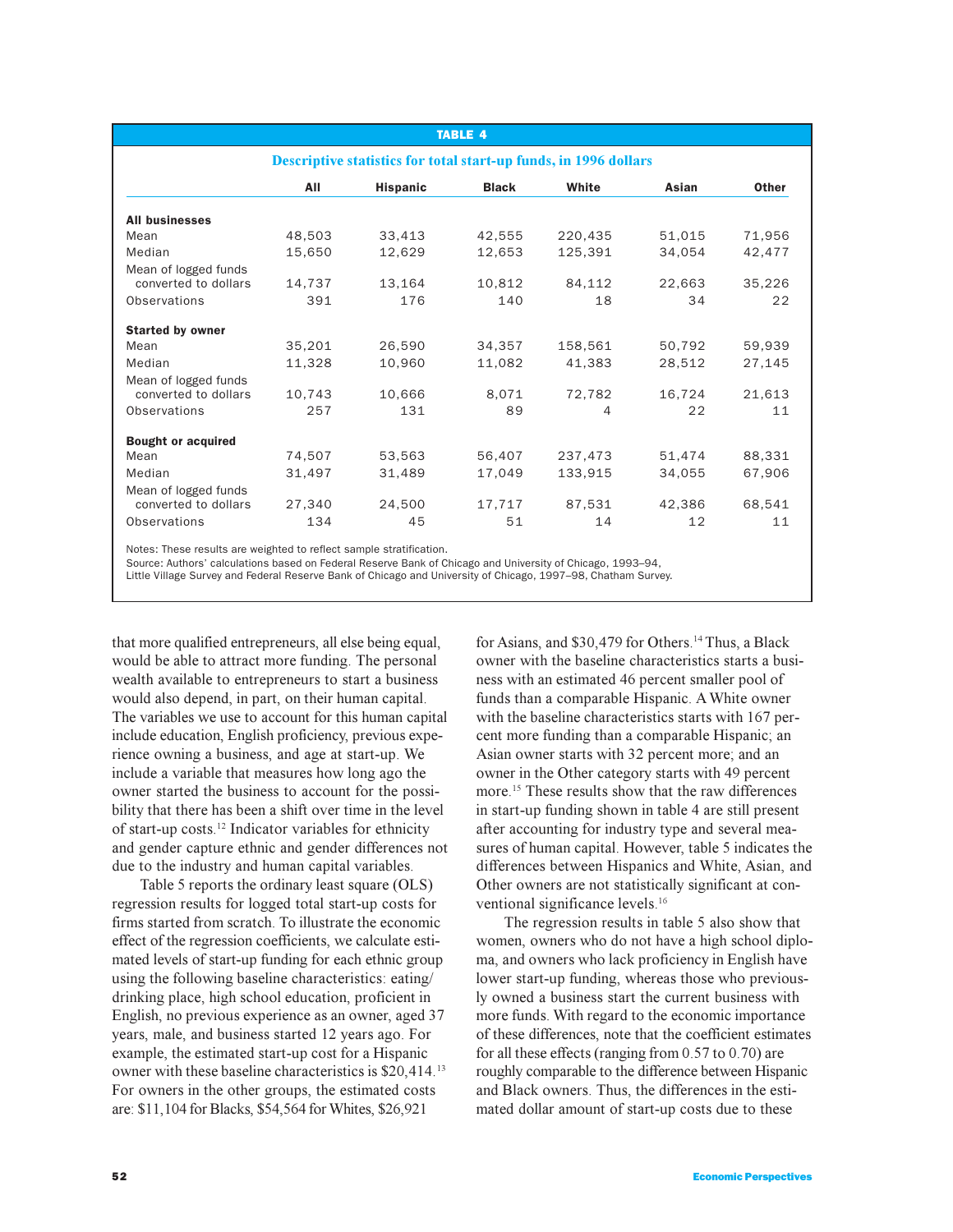#### TABLE 5

### **Regression results for total start-up funds: Businesses started by owner**

|                                  |        | <b>Coefficient</b> | <b>Standard</b><br>error |
|----------------------------------|--------|--------------------|--------------------------|
|                                  |        |                    |                          |
| Intercept                        |        | 9.2622             | $0.6264**$               |
| <b>Black owner</b>               |        | $-0.6089$          | $0.2856**$               |
| White owner                      |        | 0.9831             | 0.8929                   |
| Asian owner                      |        | 0.2766             | 0.4592                   |
| Owner in remaining ethnic groups |        | 0.4007             | 0.5544                   |
| All other retail                 |        | $-0.2070$          | 0.3679                   |
| Manufacturing/wholesale          |        | $-0.7959$          | 0.5970                   |
| Grocery and other food store     |        | 0.5905             | 0.4356                   |
| Auto/gas sales or service        |        | $-0.4338$          | 0.4963                   |
| Business and personal services   |        | $-0.2052$          | 0.3826                   |
| Less than high school degree     |        | $-0.6377$          | $0.2779**$               |
| College degree or beyond         |        | $-0.0067$          | 0.2749                   |
| Proficient in English            |        | 0.5738             | $0.3141*$                |
| Previously owned a business      |        | 0.5707             | $0.2347**$               |
| Owner's age at start-up          |        | 0.0041             | 0.0117                   |
| Female owner                     |        | $-0.6951$          | $0.2460**$               |
| Years since start-up             |        | $-0.0055$          | 0.0132                   |
| Number of observations           | 253    |                    |                          |
| $R^2$                            | 0.1697 |                    |                          |
| Adjusted $R^2$                   | 0.1134 |                    |                          |

\*\*significant at the 5 percent level.

\*significant at the 10 percent level.

Notes: This table reports ordinary least squares (OLS) regression results for the logged level of total start-up costs. The omitted ethnic category is Hispanic; the omitted industry category is eating/drinking place; and the omitted education category is high school diploma or some college. Thus, the coefficients for the other ethnic groups measure differences in start-up funding relative to Hispanics, the coefficients for the other industry types measure differences relative to eating/drinking places, and the coefficients for the other education levels measure differences relative to a high school diploma or some college.

Source: Authors' calculations based on Federal Reserve Bank of Chicago and University of Chicago, 1993–94, Little Village Survey and Federal Reserve Bank of Chicago and University of Chicago, 1997–98, Chatham Survey.

factors would be roughly comparable to the Hispanic Black difference discussed above.

Table 6 reports the OLS regression results for logged total start-up costs for businesses that were bought or acquired. Again, we use the regression results to illustrate ethnic differences by calculating estimated start-up costs. Here the start-up cost for a Hispanic owner with the same baseline characteristics as above is \$23,119. The estimated start-up costs for other owners with the baseline characteristics are as follows: \$10,091 for Blacks, \$43,792 for Whites, \$50,474 for Asians, and \$34,168 for Others. Thus, a Black owner with the baseline characteristics starts a business with an estimated 56 percent lower level of funding

than a comparable Hispanic owner. By comparison, a White owner starts with 89 percent more funding than a comparable Hispanic; an Asian owner starts with 118 percent more; and an owner in the Other category starts with 48 percent more. As in the case of businesses started from scratch, for acquired firms the raw differences in start-up funding shown in table 4 remain after accounting for industry type and several measures of human capital. Table 6 shows that the differences between Hispanics and White, Asian, and Other owners are not statistically significant at conventional significance levels.<sup>17</sup>

Table 6 also shows that owners with a college degree buy or acquire their businesses with more start-up funding than the baseline owner, which is not the case for businesses started from scratch. Owners who lack proficiency in English begin with less funding.<sup>18</sup> Also unlike the results for businesses started from scratch, the results for businesses bought or acquired show no funding disadvantage for women.<sup>19</sup>

To explore the ethnic differences noted above, we look at the sources of start-up funding used by owners in starting their businesses. We group the funding sources listed in the surveys into four categories. Personal savings represent entrepreneurs' personal resources; informal funding includes loans, gifts, or equity from family, friends, or business associates; loans from financial institutions make up the formal financing category; and miscellaneous sources, including trade credit, are included in the

other sources category.

We analyze the amount of funding from personal savings in a similar way to the total start-up costs discussed above. That is, we run a regression analysis, including variables for ethnicity, industry types, and various measures of human capital. The results of these regressions, not reported here, show that the difference between personal funding provided by Black and Hispanic owners is small and statistically insignificant both for businesses started from scratch and businesses bought or acquired.<sup>20</sup> In addition, the results provide no evidence that Black and Hispanic owners use significantly less personal funding than owners in the other ethnic groups.<sup>21</sup> The results of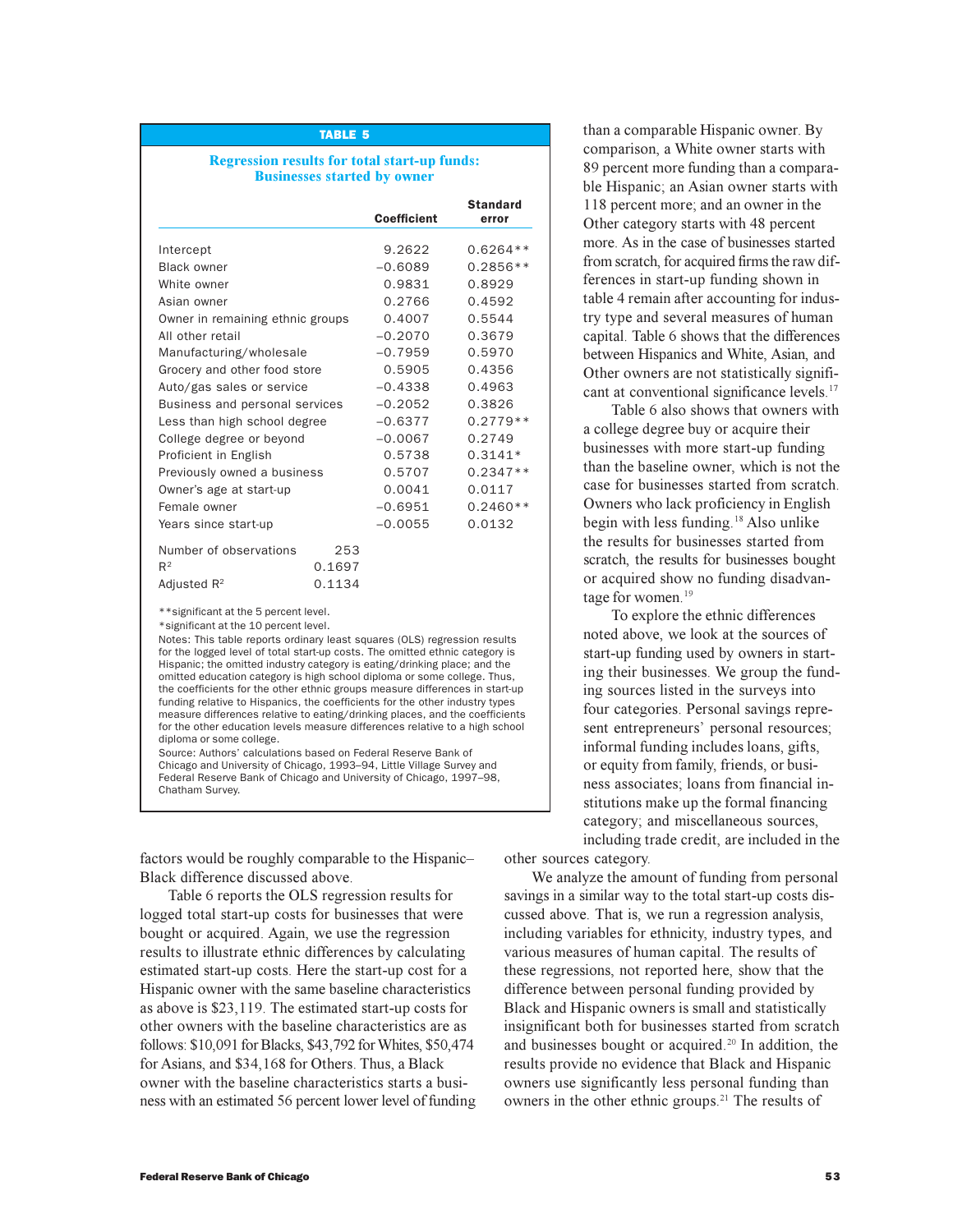#### TABLE 6

### **Regression results for total start-up funds: Businesses bought/acquired by owner**

|                                  |        | <b>Coefficient</b> | <b>Standard</b><br>error |
|----------------------------------|--------|--------------------|--------------------------|
|                                  |        |                    |                          |
| Intercept                        |        | 8.4491             | $0.8154**$               |
| <b>Black owner</b>               |        | $-0.8290$          | $0.4026**$               |
| White owner                      |        | 0.6387             | 0.5750                   |
| Asian owner                      |        | 0.7808             | 0.5605                   |
| Owner in remaining ethnic groups |        | 0.3906             | 0.5963                   |
| All other retail                 |        | $-0.8675$          | $0.4693*$                |
| Manufacturing/wholesale          |        | 1.0028             | $0.6152*$                |
| Grocery and other food store     |        | 0.5157             | 0.4872                   |
| Auto/gas sales or service        |        | 1.0639             | $0.6125*$                |
| Business and personal services   |        | 0.3859             | 0.4521                   |
| Less than high school diploma    |        | 0.4047             | 0.3554                   |
| College degree or beyond         |        | 1.0595             | $0.3447**$               |
| Proficient in English            |        | 0.8768             | $0.4927*$                |
| Previously owned a business      |        | 0.1239             | 0.3107                   |
| Owner's age at start-up          |        | 0.0088             | 0.0151                   |
| Female owner                     |        | 0.3719             | 0.3243                   |
| Years since start-up             |        | 0.0329             | $0.0167*$                |
| Number of observations           | 130    |                    |                          |
| R <sup>2</sup>                   | 0.3555 |                    |                          |
| Adiusted R <sup>2</sup>          | 0.2642 |                    |                          |

\*\*significant at the 5 percent level.

\*significant at the 10 percent level.

Notes: This table reports ordinary least squares (OLS) regression results for the logged level of total start-up costs. The omitted ethnic category is Hispanic; the omitted industry category is eating/drinking place; and the omitted education category is high school diploma or some college. Thus, the coefficients for the other ethnic groups measure differences in start-up funding relative to Hispanics, the coefficients for the other industry types measure differences relative to eating/drinking places, and the coefficients for the other education levels measure differences relative to a high school diploma or some college.

Source: Authors' calculations based on Federal Reserve Bank of Chicago and University of Chicago, 1993–94, Little Village Survey and Federal Reserve Bank of Chicago and University of Chicago, 1997–98, Chatham Survey.

similar regressions on the level of start-up funding provided by sources other than personal savings show that Black owners begin their businesses with less nonpersonal funding than Hispanic owners.<sup>22</sup>

#### *Proportions of funding*

To complement the view provided by our analysis of funding *levels* from each source above, we examine the *proportion* of total funding from each source. We calculated the proportion of funding from each source for every owner in the sample, then averaged the results. For example, the first entry in table 7 shows that personal savings, on average, are the most important source of funding—64 percent of total funding for all enterprises. There are marked ethnic differences in

the proportional use of personal savings, with Hispanic, Black, and Asian owners tending to depend more on personal savings than White and Other owners. Highlighting the importance of personal savings, 55 percent of Black owners, 51 percent of Hispanic owners, and 45 percent of Asian owners in the sample started their businesses using only personal savings. By comparison, 36 percent of Other owners and 19 percent of White owners depended solely on personal savings.

As reported in table 7, informal financing is the second most important source of funding, at 18.9 percent for all firms. Black and Hispanic owners depend less on informal financing than owners in the other ethnic categories. Formal financing from banks and other formal lenders, at 10.5 percent, is less important for all firms, on average, than personal and informal funding, except for White owners. Formal financing accounts for a relatively high proportion of funding for White and Other owners. The last funding category, other sources, is the least important for all firms at 6.5 percent. Hispanic and Asian owners, for whom formal financing provides the smallest proportion of startup funding, use other sources more than White and Black owners.

Focusing on Black and Hispanic differences, table 7 shows that Black owners begin their businesses with a somewhat higher proportion of start-up funding from personal resources (69.6 percent) than Hispanic owners (66.0 percent). Black-owned businesses begin

with a lower proportion of start-up funding from informal sources (14.9 percent) than Hispanic-owned businesses (19.0 percent).<sup>23</sup> Black owners also start their businesses with a lower proportion of funding from other sources (3.5 percent) than Hispanic owners (7.4 percent). However, the average proportion of formal funding for Black-owned businesses (12.1 percent) is higher than that of Hispanic-owned businesses  $(7.2$  percent).<sup>24</sup>

How does this evidence relate to the regression results that Black owners begin their businesses with less funding than Hispanic owners, both for businesses started from scratch and businesses that are bought or acquired? Regression analysis of the funding from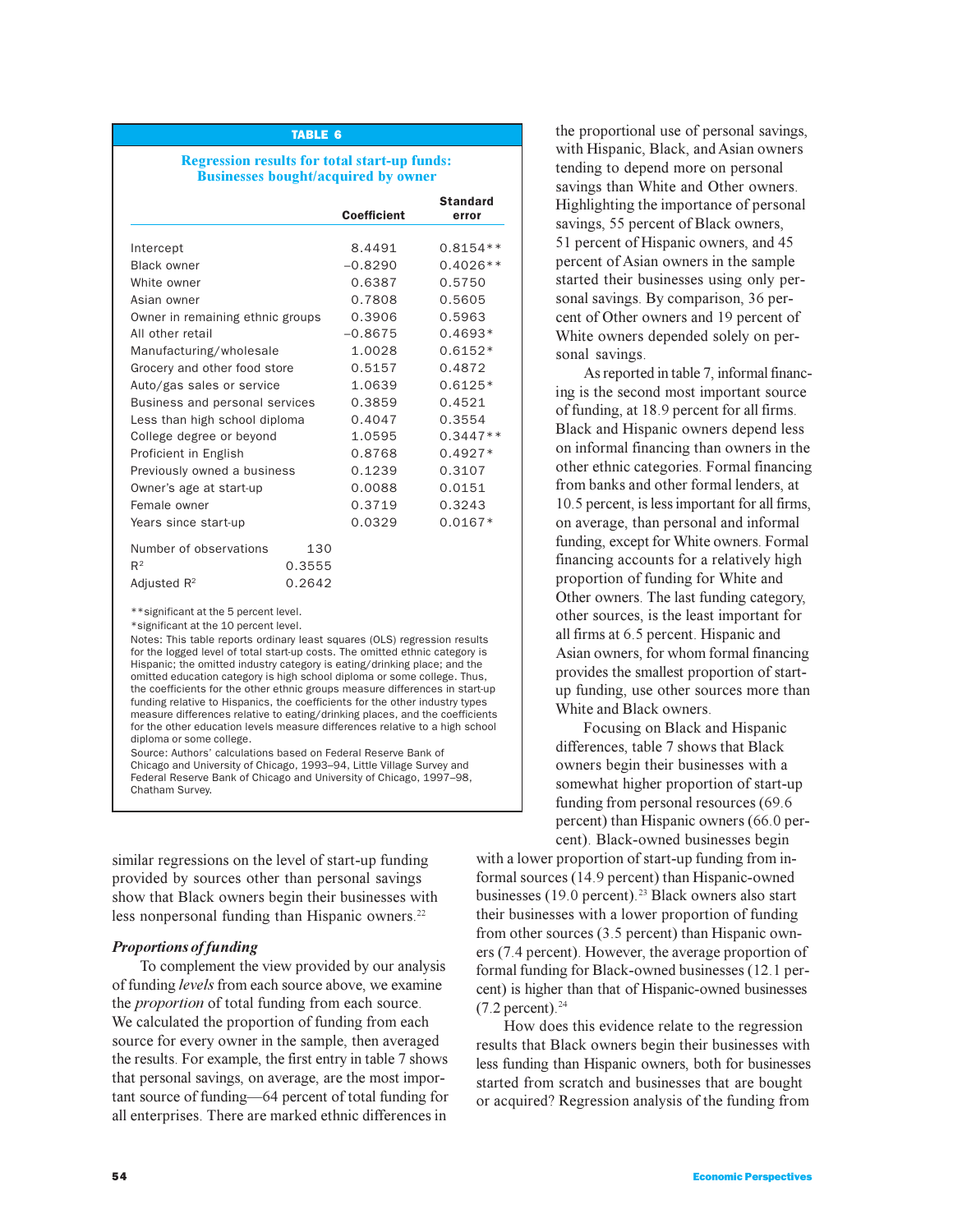| Average proportion of start-up costs by source of funds, percent                                        |      |                 |              |       |       |              |  |  |
|---------------------------------------------------------------------------------------------------------|------|-----------------|--------------|-------|-------|--------------|--|--|
|                                                                                                         | All  | <b>Hispanic</b> | <b>Black</b> | White | Asian | <b>Other</b> |  |  |
| Personal                                                                                                | 64.0 | 66.0            | 69.6         | 33.2  | 60.1  | 44.2         |  |  |
| Informal                                                                                                | 18.9 | 19.0            | 14.9         | 26.5  | 23.4  | 28.9         |  |  |
| Formal                                                                                                  | 10.5 | 7.2             | 12.1         | 35.4  | 3.1   | 18.5         |  |  |
| Other sources                                                                                           | 6.5  | 7.4             | 3.5          | 4.8   | 13.4  | 8.4          |  |  |
| Observations                                                                                            | 386  | 176             | 136          | 18    | 33    | 22           |  |  |
| Notes: These results are weighted to reflect sample stratification. Numbers in columns may not total to |      |                 |              |       |       |              |  |  |

erve Bank of Chicago and University of Chicago,

1997–98, Chatham Survey.

personal savings shows that Black and Hispanic owners use similar amounts of personal savings to start their businesses. This result suggests that we must look elsewhere to explain the gap in start-up funding. Unfortunately, the sample size and the relative infrequency with which the remaining sources of funding (informal, formal, and other sources) are used do not allow us to establish conclusively how each source contributes to the Black-Hispanic funding gap. However, some patterns emerge from the average proportions of start-up costs provided by each source of funding, as reported in table 7.

For example, table 7 shows that, on average, Black owners use a higher proportion of formal financing and lower proportions of informal and other sources of funding than Hispanic owners. This evidence suggests that less use of funding from informal and other sources plays an important role in accounting for lower levels of start-up funding for Black-owned businesses relative to Hispanic-owned businesses.

Despite the differences in funding between Black and Hispanic businesses, these businesses share some characteristics that differentiate them from other enterprises. For example, as shown in table 4 and by the regression analysis, Black and Hispanic owners start their businesses with less funding than owners in the other ethnic groups. Black and Hispanic owners also depend on personal savings for a higher proportion of their start-up funding (table 7) and are more likely to use personal savings as their only source of start-up funding.

# Interpreting the start-up results

Evidence from other studies indicates that the amount of financial capital available at start-up is important, because more capital increases an enterprise's chances of survival. To explore whether start-up funding is important for the businesses in Little Village and Chatham, we compare ongoing performance, measured by annual profit, to the level of start-up capital. Since profit will likely depend on other factors beside start-up capital, we also include variables for ethnic group, industry type, education, and business age in the regression analysis. We include business age as a control because we expect the impact of start-up funding on future profit to vary with time. Our analysis indicates that (depending on the functional form) the yearly rate of return on another dollar of start-up capital ranges from 5 percent to 20 percent at the sample means.<sup>25</sup> This result suggests that the quantity of start-up capital matters for the future performance of the businesses in our sample.

There are a variety of reasons owners in different ethnic groups might begin their businesses with different levels of funding. Possibly, there are cultural differences in attitudes toward risk, or some groups may lack experience or certain business skills and simply choose to begin small and learn through doing. Nevertheless, the evidence suggests that some owners are constrained in the amount of start-up funding that they are able to obtain and are forced to begin their businesses with less than the optimal amount of capital. Ethnic differences in the level of start-up funding could be the result of differences in personal wealth, or they could be due to some groups facing greater funding constraints than others.

Many of the owners in our sample who began their businesses using only personal resources did not feel constrained by a lack of access to other sources of funding. Of those who started with only personal funds, 65.1 percent of Hispanic owners and 52.6 percent of Black owners cited "lack of need" as the reason that they did not seek loans or other financial assistance. Some owners wanted outside sources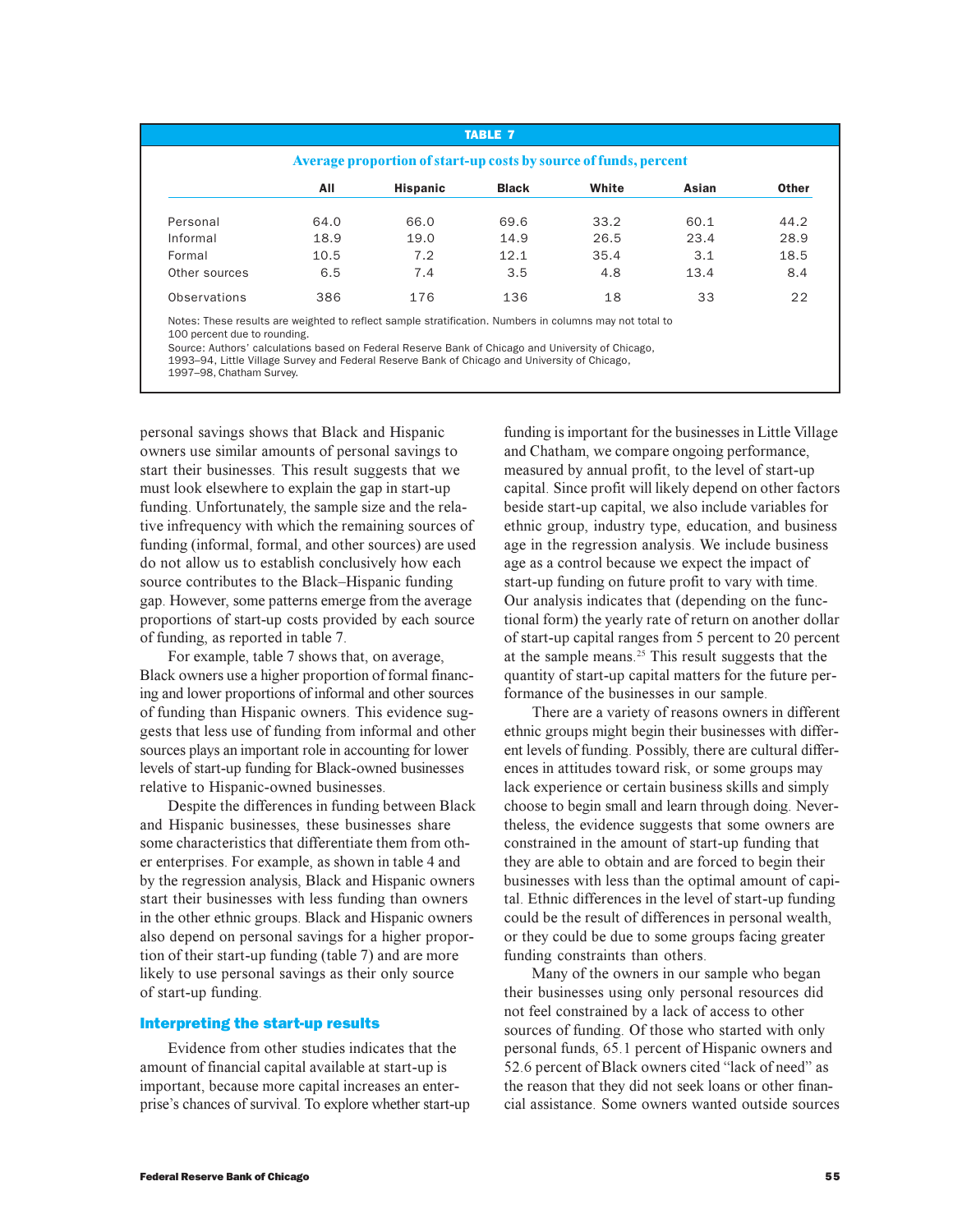of funding—3.5 percent of Hispanics and 11.8 percent of Blacks actively tried to get financial assistance. The remainder, 31.5 percent of Hispanic owners and 35.6 percent of Black owners, were discouraged from asking for assistance for some reason.

To the extent that funding constraints are important for some owners in Little Village and Chatham, then start-up costs will depend on an entrepreneur's personal wealth. More wealth allows more personal funding of the business. More wealth also means more collateral for borrowing, so it potentially increases the amount of borrowed funds available at start-up.<sup>26</sup> Unfortunately, the survey results do not provide direct evidence of the owners' personal wealth at start-up, so we are not able to test directly for the effects of wealth on start-up funding.<sup>27</sup> Thus, the observed ethnic differences in the level of start-up funding may be the result of differences in wealth not captured by the human capital variables included in our regressions. Given that the literature shows that Whites tend to have more wealth than Blacks with similar levels of human capital, it is not surprising that our results indicate that White owners begin their businesses with more start-up funding than Black owners. However, differences in wealth between Blacks and other minority groups have not been as much studied. In particular, there is little reason to believe that Hispanics have more personal wealth than Blacks for a given level of human capital.<sup>28</sup> Thus, it is doubtful that wealth differences explain our central finding that Black owners begin their businesses with less start-up funding than Hispanic owners for a given level of human capital.

Although not conclusive, the available evidence suggests that Black owners use less financing from informal sources than Hispanic owners. An interpretation of the funding shortfall that is consistent with the evidence presented here is that Black owners, for some reason, have less access to networks that provide informal financing.

#### Trade credit and other ongoing financing

Once in operation, a business may need ongoing financing to meet working capital needs or to expand. Trade credit is an important source of ongoing credit; according to a national survey, 60.8 percent of small businesses in 1993 had outstanding trade credit and trade credit accounted for 31.3 percent of total debt.<sup>29</sup> As shown in table 8, trade credit is widely used by businesses in Little Village and Chatham, with 38.2 percent of the respondents owing money to one or more suppliers.

Whether or not a business uses trade credit depends on the supplier as well as the business owner,

because the supplier must be willing to extend credit. Presumably, a supplier would weigh the costs and benefits of extending trade credit to a particular business rather than demanding cash. There are a number of reasons suppliers may have advantages relative to other lenders in supplying credit to their customers. For example, suppliers may extend credit to attract future orders, especially from growing businesses. Suppliers may also have an advantage in assessing credit risk, monitoring the borrower, or liquidating collateral.<sup>30</sup> Table 8 shows that 56.7 percent of the businesses in the sample have at least one supplier who offers credit, indicating that a substantial number of them do not have access to trade credit. A majority (66.6 percent) of the businesses that are offered trade credit make use of it, and owed a supplier at the time of the survey. The median amount owed was \$3,176.

There are substantial ethnic differences in the use of trade credit. As shown in table 8, the proportion of Black owners who owe a supplier (20.1 percent) is much lower than that of the other ethnic groups, whereas the proportion of Asian owners (66.7 percent) is relatively high. Using the proportion of Hispanic owners owing suppliers (44.4 percent) as a basis for comparison, the Hispanic-Black and Hispanic-Asian differences in the use of trade credit are statistically significant at conventional levels.<sup>31</sup>

These ethnic differences are due, in part, to differences in the proportion of owners in the various groups that are offered credit by suppliers. Hispanic (57.6 percent) and, especially, Black owners (44.8 percent) are less likely to be offered credit by a supplier than other owners. Again, using the proportion of Hispanic owners who are offered credit as a basis of comparison, the differences between Hispanic owners and the remaining ethnic groups are statistically significant at the 10 percent level.<sup>32</sup> Thus, part of the reason Black and Hispanic owners are less likely to owe a supplier than owners in other ethnic groups is that they are less likely to be offered trade credit by a supplier.

Once trade credit is offered, business owners must decide whether to take advantage of it. Table 8 shows that about two-thirds of all the businesses that are offered credit owe a supplier, confirming that trade credit is widely used when available. Among businesses that are offered trade credit, Black-owned enterprises are less likely to owe a supplier (44.9 percent) than the other groups. For the other ethnic groups, the range is from 64.3 percent for White owners to 83.6 percent for Asian owners.<sup>33</sup> Note that Hispanic owners tend to use trade credit when it is available—at 75.3 percent, Hispanic owners lag only Asian owners.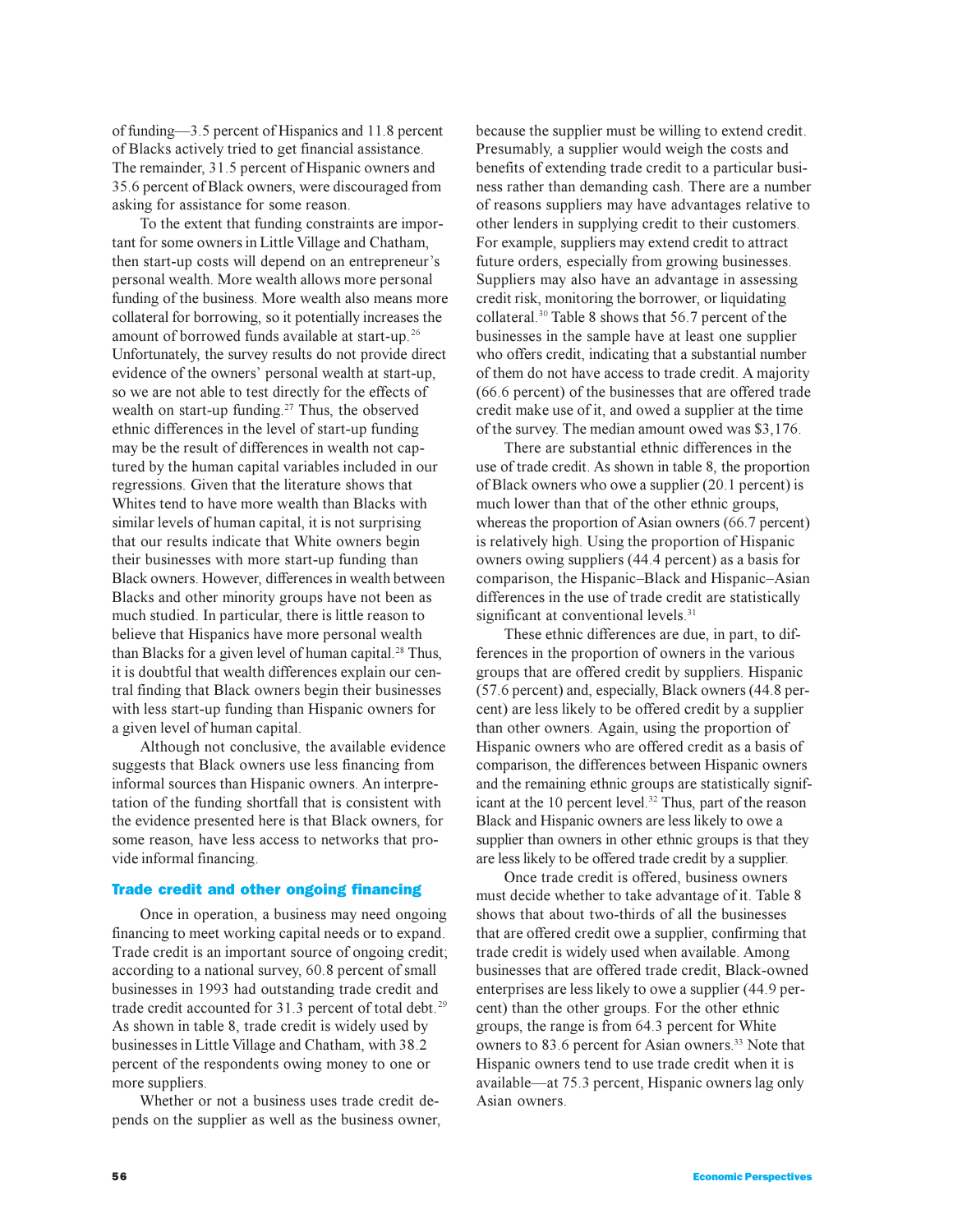These findings indicate that the relatively low proportion of Black owners who owe a supplier (20.1 percent) reflects both that they are less likely to be offered trade credit and that they are less likely to take on trade credit when it is available. By contrast, Asian owners have a high propensity to owe a supplier (66.7 percent), because they are often offered credit and they tend to use it when it is offered. Hispanic owners are an intermediate case in that, like Black owners, they are less likely to be offered credit than owners in the other ethnic groups, but they tend to use it when it is offered.

Compared with the widespread use of trade credit, a relatively small proportion of businesses (17.6 percent) used other ongoing credit at the time of the survey (see table 8). This proportion is relatively low compared with the use of formal credit in a national sample of small businesses in 1993. Even if we only consider businesses with fewer than two employees from that national sample (to make it more comparable to the neighborhood sample), the results indicate that formal credit is used by 41.9 percent of small businesses.<sup>34</sup> Ethnic differences are not that apparent in the prevalence of other ongoing credit, except that Asian owners are more likely than other owners to have creditors other than suppliers.<sup>35</sup> Most of the lenders that extend this ongoing credit are part of the formal sector; 69.4 percent of all lenders listed by respondents are financial institutions, primarily commercial banks.<sup>36</sup> This finding holds in general for businesses in both Little Village and Chatham. However, there are some ethnic differences in the sources of ongoing credit. Credit cards, whether issued to an individual or a business entity, can be used for business purposes. The use of credit cards is more common among Black owners-35.4 percent of their lenders are credit card issuers-whereas no credit card issuers are mentioned by Hispanic owners. Loans from individuals, clearly an informal source of funds, are found in Little Village; 16.7 percent of the lenders listed by Hispanic owners are identified as individuals. By contrast, no individual lenders are identified in Chatham. This finding echoes the evidence that Black owners are less likely to obtain funds from informal sources during start-up than owners in the other ethnic groups.

# Interpreting the ongoing credit results

We observe some patterns in these results. Because trade credit can be a relatively expensive source of ongoing credit, high levels of trade credit have been used in the literature as an indicator that firms are constrained from borrowing at the lower interest rates available from financial institutions (Petersen

and Rajan, 1994). Thus, it is not clear whether using less trade credit indicates a constraint or a lack of need. However, being offered credit by a supplier, whether or not it is used, is clearly desirable as a potential source of funds. In addition, an owner's attitude toward risk and desire to expand the business may have a bearing on how much ongoing credit is demanded.

A possible explanation for these patterns is that ethnic groups may differ in their access to ethnic networks formed by businesses and their suppliers. To test this explanation, we look at the ethnic relationship between businesses and their suppliers. Since a given business may have up to three suppliers listed on the survey, we look at each combination of business and supplier.<sup>37</sup> We find that Asian owners are more likely to deal with suppliers of the same ethnicity; 46.8 percent of their suppliers are also Asians. This proportion is lower for Hispanic (31.5 percent), Black (27.5 percent), and Other (20.5 percent) owners.

This finding might suggest that the relatively high proportion of Asian owners who use trade credit is due to some unique features of an ethnic supply network. For example, involvement in an ethnic network may provide superior information on which to base credit decisions, give more incentive for each side to carry out their contractual obligations, or aid in monitoring the credit relationship.

However, looking beyond the ethnic identity of a given supplier undermines this line of reasoning. In general, suppliers of the same ethnicity as the business owner are not substantially more likely to offer trade credit. In addition, minority business owners are not more likely to take up trade credit from a supplier of the same ethnicity than from a supplier of a different ethnicity. Thus, the differences across ethnic groups in the use of trade credit shown in table 8 are not explained by a simple ethnic relationship between the supplier and the business owner. For example, a relatively high proportion of Asian owners owe a supplier for two reasons: because they are likely to be offered credit, regardless of the ethnicity of the supplier, and because they are likely to use credit if it is offered, again regardless of the ethnicity of the supplier.

We gain more information about financial constraints for small businesses from two survey questions dealing with the owners' willingness to bear risk to start another business and how they would spend an unexpected windfall. Table 9 shows the aggregated responses to the question, How willing would you be to risk your house and all your possessions in borrowing money to start another business? Since we would expect owners nearing retirement age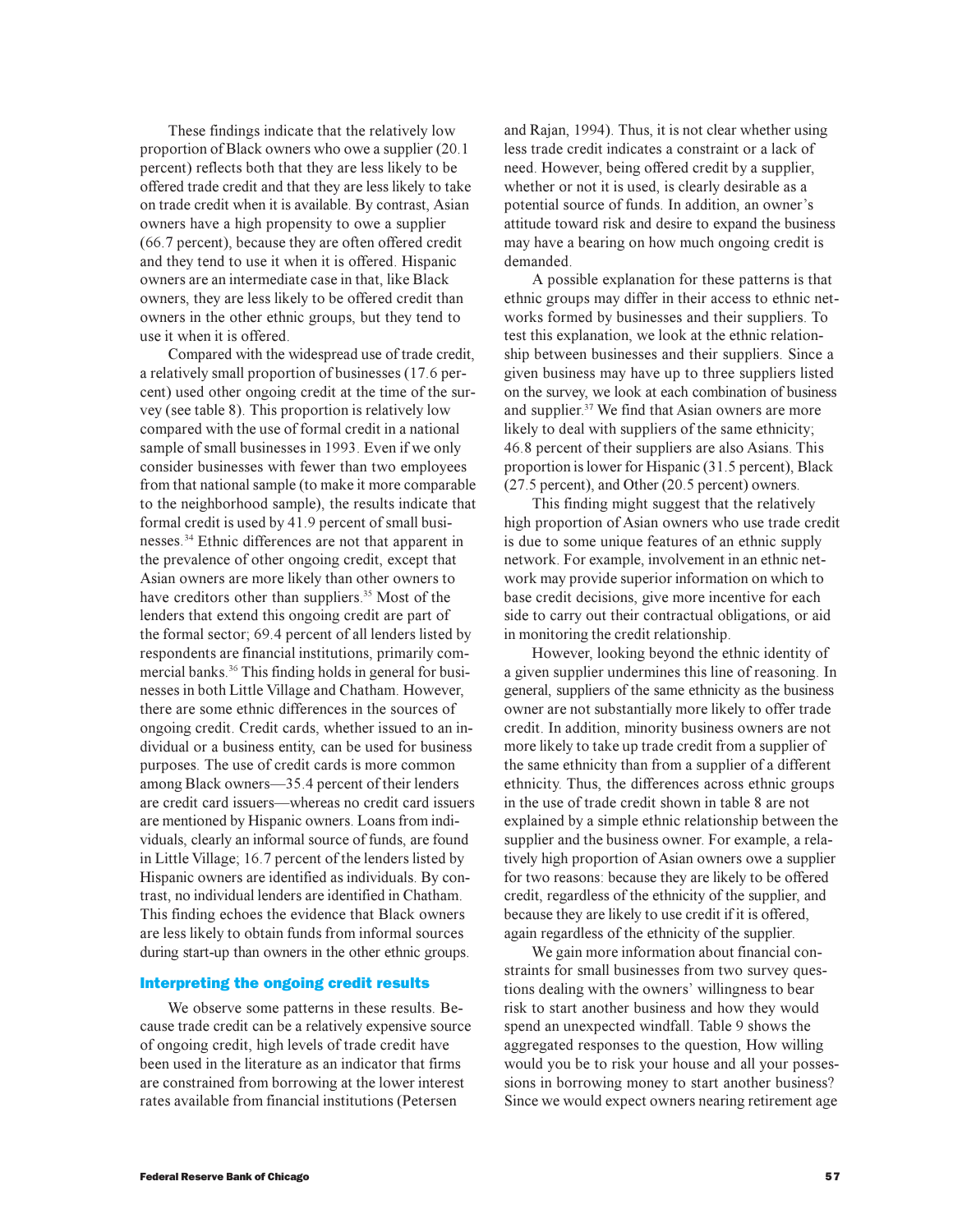|                                    |       | <b>TABLE 8</b>                                 |              |       |       |              |
|------------------------------------|-------|------------------------------------------------|--------------|-------|-------|--------------|
|                                    |       | Use of trade and other ongoing credit, percent |              |       |       |              |
|                                    | All   | <b>Hispanic</b>                                | <b>Black</b> | White | Asian | <b>Other</b> |
| Owes a supplier-total sample       | 38.2  | 44.4                                           | 20.1         | 47.6  | 66.7  | 53.8         |
|                                    | (393) | (176)                                          | (135)        | (24)  | (32)  | (25)         |
| A supplier offers credit           | 56.7  | 57.6                                           | 44.8         | 74.1  | 79.8  | 73.0         |
|                                    | (393) | (176)                                          | (135)        | (24)  | (32)  | (25)         |
| Owes a supplier, credit is offered | 66.6  | 75.3                                           | 44.9         | 64.3  | 83.6  | 73.8         |
|                                    | (229) | (101)                                          | (65)         | (18)  | (26)  | (19)         |
| Has credit other than trade credit | 17.6  | 15.5                                           | 18.6         | 16.6  | 32.7  | 6.4          |
|                                    | (415) | (183)                                          | (148)        | (25)  | (34)  | (24)         |

Notes: These results are weighted to reflect sample stratification. Observations are in parentheses.

Source: Authors' calculations based on Federal Reserve Bank of Chicago and University of Chicago, 1993–94,

Little Village Survey and Federal Reserve Bank of Chicago and University of Chicago, 1997–98, Chatham Survey.

to be less willing to undertake a new business, the figures apply to owners under 55 years of age. (This will also mute the effect of systematic differences in age across ethnic groups.) This measure of willingness to bear risk ranges from 37.9 percent for Asian owners to 69.3 percent for White owners. The proportion of Black owners willing to risk all (49.4 percent) is somewhat lower than that of Hispanic owners (60.5 percent).

Table 9 also shows the aggregated responses to a question on how owners (under age 55) would spend a windfall gift of \$20,000. Economic theory predicts that if an entrepreneur is financially unconstrained, an increase in assets will have little effect on the amount of capital invested in the business, because the business is already operating with the optimal amount of capital.<sup>38</sup> A business owner who is financially constrained, on the other hand, will use the windfall to increase the capital employed in the business. The proportion of owners who say they would invest the windfall assets in the business

ranges from 38.5 percent for White owners to 78.3 percent for owners in the Other category. The relatively high proportion of owners who make this response is consistent with the widespread perception of financial constraints for established businesses.<sup>39</sup> Interestingly, Hispanic owners (62.3 percent) are more likely to invest the windfall in a business than Black owners (46.8 percent).

How does this evidence relate to the ethnic differences in the use of trade credit presented in table 8? We would expect that owners who are more willing to risk all on a new business would be more willing to take on additional ongoing credit. If ongoing credit constraints are indicated by investing a windfall in the business, then we would expect more constrained firms to use more trade credit. However, the results are not consistent across ethnic groups.

Relative to Hispanic owners, Black owners are less willing to risk all in a new business and less willing to invest a windfall in a new or existing business.

|                                                         |      | <b>TABLE 9</b>  |              |       |       |              |  |
|---------------------------------------------------------|------|-----------------|--------------|-------|-------|--------------|--|
| <b>Measures of entrepreneurial disposition, percent</b> |      |                 |              |       |       |              |  |
|                                                         | All  | <b>Hispanic</b> | <b>Black</b> | White | Asian | <b>Other</b> |  |
| Willing to risk all on new business                     | 56.6 | 60.5            | 49.4         | 69.3  | 37.9  | 69.6         |  |
| Would invest windfall in business                       | 57.2 | 62.3            | 46.8         | 38.5  | 48.3  | 78.3         |  |
| Observations                                            | 304  | 162             | 77           | 13    | 29    | 23           |  |

Note: Proportion willing to risk all in new business includes those who answered somewhat or very willing

to risk all. The sample was limited to those owners less than 55 years of age.

Source: Authors' calculations based on Federal Reserve Bank of Chicago and University of Chicago, 1993–94, Little Village Survey and Federal Reserve Bank of Chicago and University of Chicago, 1997–98, Chatham Survey.

58 Economic Perspectives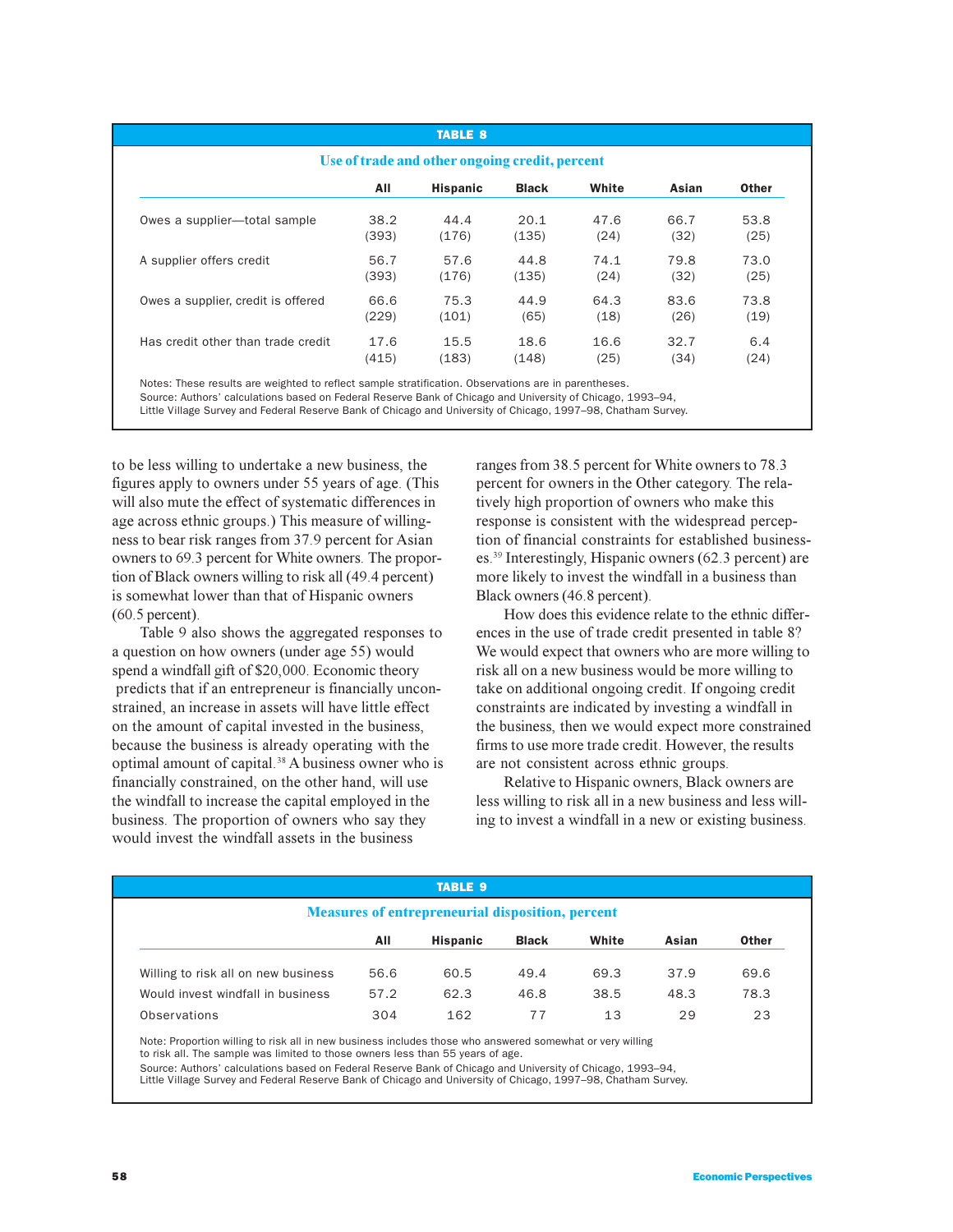These results are consistent with the finding that Black owners use less trade credit. Asian owners, who are generally less likely to be willing to risk all in a new business and to invest a windfall than most of the other ethnic groups, are more likely to use trade credit, which is the opposite of what we would expect. Thus, these indicators of willingness to bear risk and invest a windfall are consistent with the Black Hispanic differences in the use of trade credit, but not consistent with the relatively heavy use of trade credit by Asian owners.

#### Conclusion

Our results confirm the importance of personal savings and informal sources of credit in meeting the need for start-up funding for small businesses. Credit from financial institutions is little used by small enterprises in the start-up phase. There are pronounced ethnic differences in the amount of start-up funding used by businesses in our sample. In particular, we find that Black owners start their businesses with significantly less capital than Hispanic owners. After adjusting for industry type and some demographic and human capital variables, we estimate that a Black owner uses about one-half of the start-up capital obtained by a comparable Hispanic owner. When we look at the sources of funding, we find that the

Black–Hispanic gap in total start-up funding is due more to differences in the use of informal sources of funding than in the amount of personal savings put up by the owner. We also find that Black owners are much less likely to owe their suppliers than owners in the other ethnic groups. The evidence indicates that Black owners are somewhat less likely to be offered credit by suppliers and that they are much less likely to use trade credit if it is offered. This result can not be explained by comparing the ethnicity of owners and their suppliers.

The importance of informal sources of funding suggests that it is worth exploring ways to combine the presumed flexibility and informational advantages of informal networks with the formal sector's ability to mobilize capital. Community development financial institutions and micro-lending pools are examples of institutions that, in some ways, combine the strengths of formal and informal sources of capital.

The ethnic differences in the amount of capital used and the sources of capital illustrate the importance of learning more about how formal and informal capital and credit markets work with regard to ethnic networks and ethnic neighborhoods. These results have important implications for ethnic differences in business survival and growth, the decision to become selfemployed, and income and wealth accumulation.<sup>40</sup>

#### **NOTES**

1 Empirical tests of the presence of liquidity constraints can be found in Evans and Jovanovic (1989) and Holtz-Eakin, Joulfaian, and Rosen (1994a,b). Note that liquidity constraints were found for White males and higher-income individuals in these studies. Presumably, constraints would be even more evident for minority groups.

2 Evidence for a positive relationship between start-up capital and survival and growth can be found in Brüderl and Preisendörfer (1998) for a sample of German businesses and Bates (1990, 1991) for a sample of Black and White owners in 1982.

3 Cavalluzzo and Cavalluzzo (1998) examine a national sample of small businesses and find that minorities fare worse than Whites in some respects. See Munnell et al. (1996) for an influential study of discrimination in mortgage markets.

4 See Bond and Townsend (1996), Raijman (1996), and Tienda and Raijman (1996) for a description and some findings from the Little Village Surveys for households and businesses.

<sup>5</sup>The survey fieldwork was conducted during 1993-94 in Little Village and 1997-98 in Chatham.

6 White, Asian, and Other owners are represented in both Little Village and Chatham, but Black owners are almost exclusively located in Chatham and Hispanic owners in Little Village.

7 It is important to note that all the results presented here are conditioned on the survival of businesses to the survey date.

8 The average start-up costs for firms owned by Whites, Asians, and Others are statistically different from Hispanic firms at the 10 percent level of significance or less (based on a t-test).

9 The significance level for the t-test of the difference in means between Hispanic- and Black-owned firms started from scratch is 26 percent; the corresponding figure for bought or acquired firms is 32 percent.

<sup>10</sup>Preliminary regression analysis established that splitting the sample according to how the business was started results in economically and statistically significant differences in coefficient estimates. Thus, we report regression results for the split sample.

<sup>11</sup>This would be the case if some industries require start-up costs that are lumpy in the sense of not being completely adjustable. An example would be a manufacturing process that requires a particular piece of equipment to be economically viable.

<sup>12</sup>Some sample selection issues are raised by the fact that the sample includes firms that by definition have survived to the survey date. Another reason to include a trend term is as a crude way of accounting for the possibility that older firms survive because they begin with more start-up financing. A variable capturing the state of the business cycle at start-up was found to be without value in preliminary regressions.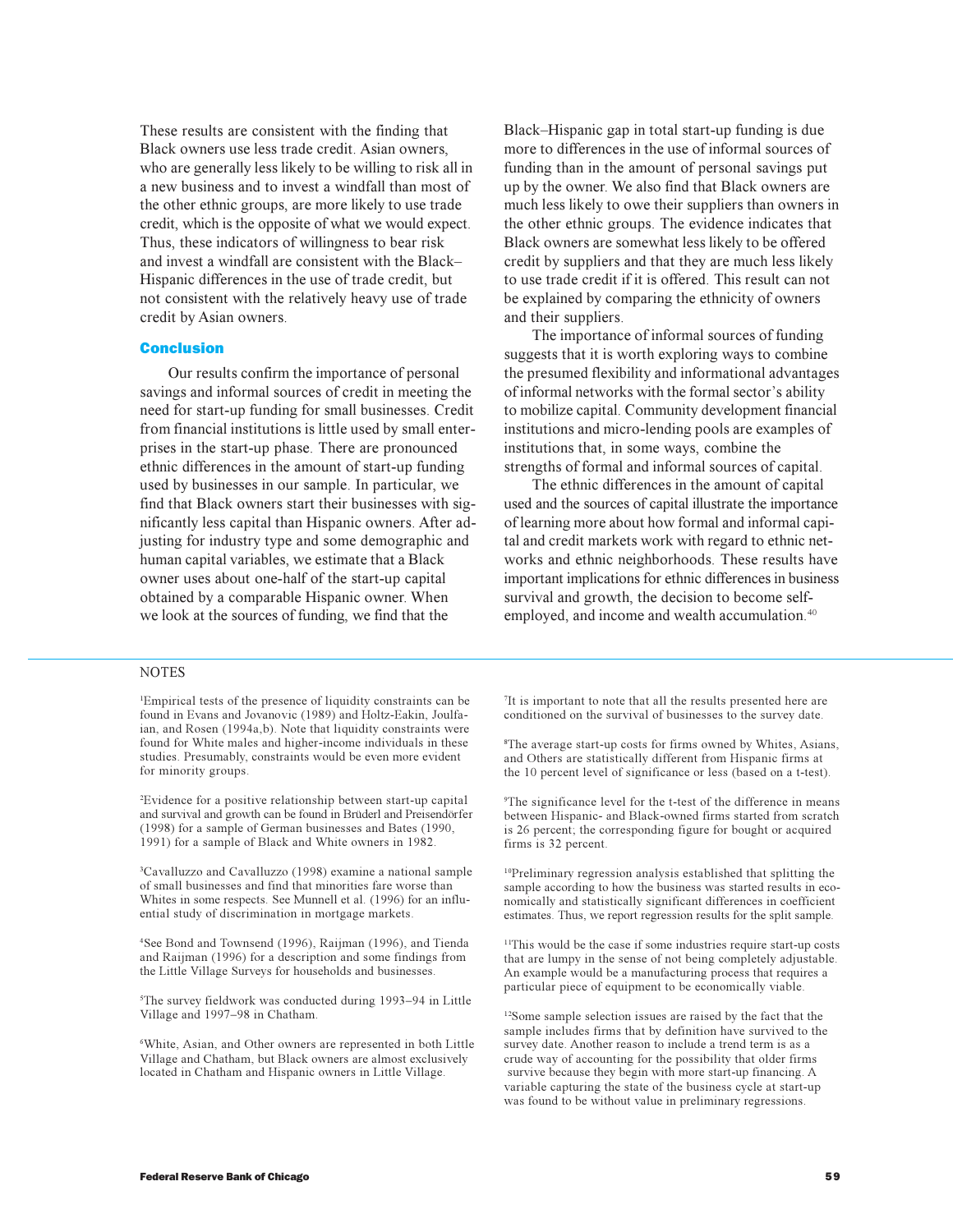<sup>13</sup>The logged value of the estimated start-up costs (9.92398) is calculated as follows: Estimated costs = Intercept + Proficient in English coefficient + Owner's age coefficient  $\times$  37 years + Years since start-up coefficient  $\times$  12 years. The values for owner's age and years since start-up are sample means.

<sup>14</sup>For example, the logged value of start-up costs for a Black owner (9.315061) is calculated by adding the Black coefficient  $(-0.608927)$  to the baseline logged value  $(9.92398)$ . This value converted to dollars equals \$11,104.

<sup>15</sup>It is possible that the ethnic differences noted here partly reflect location or neighborhood differences. We are not able to test this directly for Black and Hispanic owners because they are not represented in both neighborhoods. The results of a regression analysis for White, Asian, and Other owners (who are represented in both neighborhoods) indicate that the location effect is economically small and statistically insignificant.

<sup>16</sup>The differences between Blacks and all other ethnic groups are statistically significant at the 10 percent level, or less.

<sup>17</sup>The differences between Blacks and all other ethnic groups are statistically significant at the 10 percent level, or less.

<sup>18</sup>The differences in start-up funding implied by the coefficients for college degree and proficiency in English are somewhat larger than the difference between Black and Hispanic owners discussed above.

<sup>19</sup>The coefficient for female is positive but not statistically significant at the usual confidence levels.

20We do not use an OLS regression because a number of businesses report using no start-up funding from personal savings, thus piling up observations on the lower bound of zero. We use a tobit estimation to take this into account. See Greene (1997, pp. 962-974).

<sup>21</sup>In fact, these regressions provide evidence that owners in the White and Other categories use less start-up funding from personal resources than Black and Hispanic owners.

<sup>22</sup>Although the ethnic differences in nonpersonal funding tend to be economically large, they generally are not statistically significant because of high standard errors, probably due to the relatively small number of observations.

<sup>23</sup>Data from the 1982 *Characteristics of Business Owners Survey* confirm that these general findings apply to a national sample of businesses. Asian owners were more likely to have obtained loans or equity from friends and family than Black and Hispanic owners, and, in turn, Hispanics obtained more than Blacks. See Bates (1989) and Fratoe (1988).

<sup>24</sup>Comparison of the means of the logged amounts of start-up funding for the various sources of funding provides the same picture as the mean proportions discussed here. The means of logged funding from informal and other sources are higher for Hispanic-owned businesses than for Black-owned businesses, and the means of logged funding from personal and formal sources are higher for Black owners. Splitting the sample into businesses that were started from scratch and those that were bought or acquired does not affect the general results presented here.

<sup>25</sup>We use a tobit regression because profit is not reported for businesses in Little Village that lost money the previous year, resulting in censored observations. The coefficient for startup funding is statistically significant for the specification in

levels but not for the semi-log and log-log versions. The results are only suggestive in that we do not account for the selection effects of having only ongoing firms in our sample.

<sup>26</sup>The assumption that the borrowing constraint depends on personal assets can be found in standard models of entrepreneurial choice, such as Evans and Jovanovic (1989) and Holtz-Eakin, Joulfaian, and Rosen (1994a). Avery, Bostic, and Samolyk (1998) find that personal collateral and guarantees are widely used as backing for small business loans. However, they find no consistent relationship between wealth and the use of these personal commitments.

<sup>27</sup>Education and other human capital variables plausibly capture differences in permanent income. However, Blau and Graham (1990), Smith (1995), and Menchik and Jianakoplos (1997) provide evidence indicating that income and demographic variables do not fully explain Black-White differences in wealth.

<sup>28</sup>Smith (1995) reports that the coefficients for Black and Hispanic indicator variables in mean and median wealth regressions are quite similar, indicating that relative to White households, Black and Hispanic households have similar levels of wealth conditioned on the variables included in the regression. These results are based on the Health and Retirement Study and so reflect the experience of older households.

<sup>29</sup>The figures come from the 1993 *National Survey of Small Business Finance*, which defines small businesses as those with fewer than 500 employees. See Cole and Wolken (1995, table A.2) and Berger and Udell (1998, table 1) for the cited figures on the use of trade credit.

<sup>30</sup>See Petersen and Rajan (1996) and Mian and Smith (1992) for discussions of the theory and practice of managing trade credit.

<sup>31</sup>The statistical significance is based on a logit regression using the ethnic variables. The ethnic differences noted here remain after controlling for a number of factors that might matter for the use of trade credit. We test this using a logit regression, including the ethnic variables, industry types, and human capital and demographic variables used in the regressions on total start-up costs reported above. In addition, we include the age of the business (logged) and the number of employees (logged) to account for some of the differences among the ongoing businesses. A tobit regression of the log of the dollar amount of trade credit shows that Black owners owe significantly less taking these variables into account.

<sup>32</sup>After controlling for industry types, human capital and demographic variables, and business characteristics in a logit regression using Hispanic owners as the reference group, only the Hispanic-Asian ethnic difference is statistically significant. If Black owners are the reference group, Black owners are statistically significantly less likely to be offered credit than Asian and Other owners.

<sup>33</sup>The ethnic differences between Black owners and owners in the other ethnic categories reported here are statistically significant, with the exception of the difference between Black and White owners. This result also holds after controlling for industry types, human capital variables, and business characteristics.

<sup>34</sup>Figures from the 1993 *National Survey of Small Business Finances* (Cole and Wolken, 1995). The cited figure does not include credit card debt.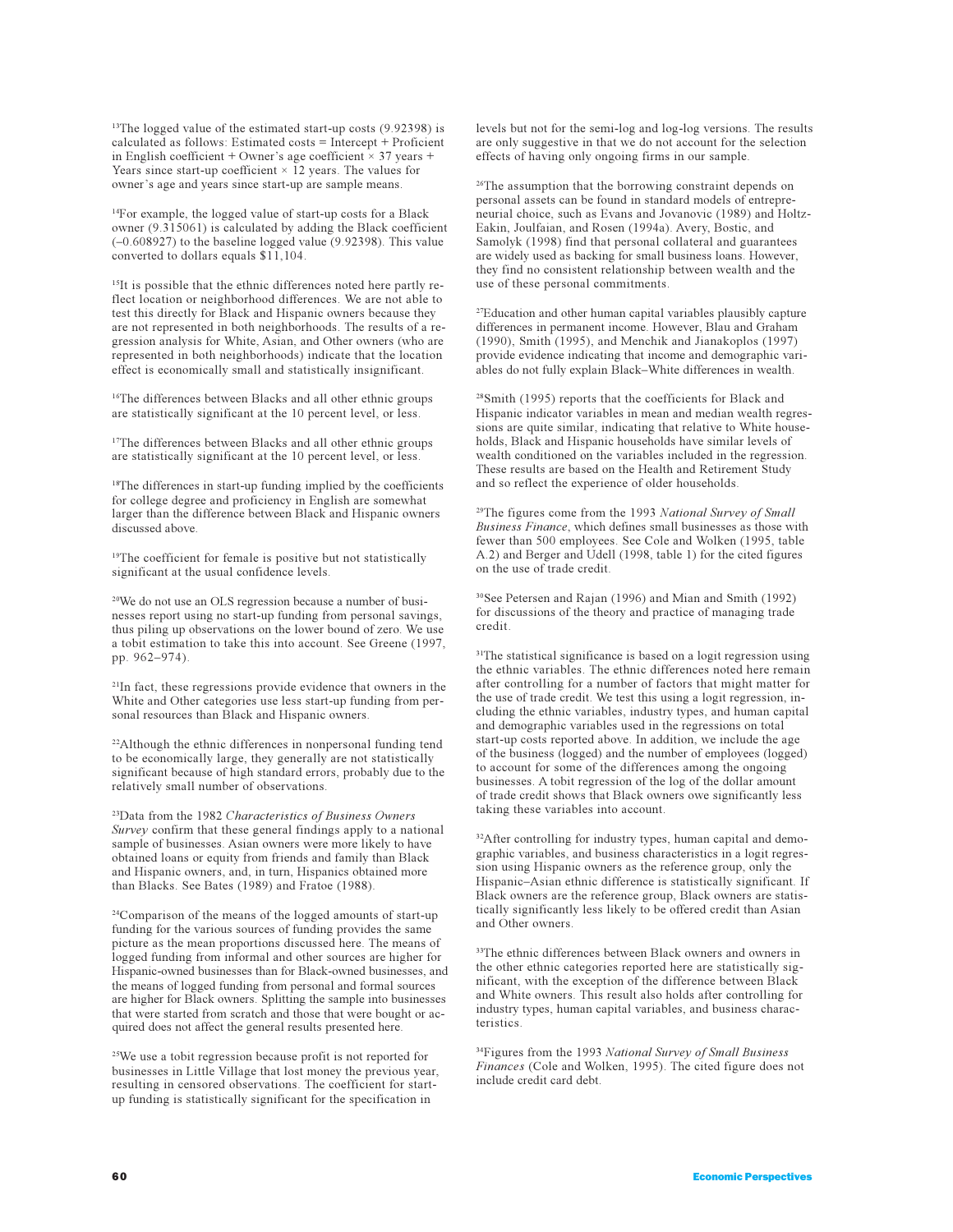<sup>35</sup>The difference in the proportion of Asian owners who use other credit relative to Hispanic owners is statistically significant. However, the difference is no longer significant after controlling for the industry types, human capital and demographic variables, and business characteristics in a logit regression.

<sup>36</sup>Some businesses list more than one lender.

<sup>37</sup>In the case of corporate suppliers for which there is no clear ethnic identity, the ethnicity of the contact person is reported.

38See Holtz-Eakin, Joulfaian, and Rosen (1994a) for an example of a model that applies to an entrepreneur facing a liquidity constraint.

### REFERENCES

**Avery, Robert B., Raphael W. Bostic, and Katherine** A. Samolyk, 1998, "The role of personal wealth in small business finance," Journal of Banking and *Finance*, Vol. 22, No. 6-8, August, pp. 1019-1061.

**Banarjee, Abhijit V., and Andrew F. Neumann,** 1993, Occupational choice and the process of development," Journal of Political Economy, Vol. 101, No. 3, pp. 427-453.

**Bates, Timothy, 1991, "Commercial bank financing of** White- and Black-owned small business start-ups," *Quarterly Review of Economics and Business*, Vol. 31, No. 1, Spring, pp. 64-80.

 **,** 1990, Entrepreneur human capital inputs and small business longevity," The Review of Econom*ics and Statistics*, Vol. 72, No. 4, pp. 551-559.

 **,** 1989, The changing nature of minority business: A comparative analysis of Asian, nonminority, and Black-owned businesses, *The Review of Black Political Economy*, Vol. 18, No. 2, pp. 25–42.

Becker, Gary, and Kevin Murphy, 1994, "Optimal social and private sorting among categories when the composition of members matters," working paper.

**Berger, Allen N., and Gregory F. Udell, 1998, "The** economics of small business finance: The roles of private equity and debt markets in the financial growth cycle, *Journal of Banking and Finance*, Vol. 22, pp. 613–673.

Bernhardt, Dan, and Huw Lloyd-Ellis, 1993, "Enterprise, inequality, and economic development, Queen's Institute for Economic Research, working paper, No. 893.

<sup>39</sup>The obvious caveat is that this is a thought experiment, and we do not actually observe what owners do with a windfall gain. An owner's attitude toward risk may play a part in this decision, as well as the existence of constraints.

<sup>40</sup>For example, Fairlie and Meyer (1996) show that Black men and women have relatively low self-employment rates. Our results may have implications for this finding, since the decision to become self-employed is clearly related to the amount of start-up capital available.

**Blau, Francine D., and John W. Graham,** 1990, "Black-White differences in wealth and asset composition," Quarterly Journal of Economics, Vol. 105, No. 2, pp. 321–339.

Bond, Philip, 1999, "Costly communication and institutions," University of Chicago, dissertation, forthcoming.

Bond, Philip, and Robert Townsend, 1996, "Formal and informal financing in a Chicago ethnic neighborhood," *Economic Perspectives*, Federal Reserve Bank of Chicago, Vol. 20, No. 4, pp. 3–27.

Brüderl, Josef, and Peter Preisendörfer, 1998, "Network support and the success of newly founded businesses, *Small Business Economics*, Vol. 10, No. 3, May, pp. 213-225.

**Cavalluzzo, Ken S., and Linda C. Cavalluzzo,** 1998, Market structure and discrimination: The case of small businesses," Journal of Money, Credit, and *Banking*, Vol. 30, No. 4, pp. 771-792.

**Chicago Fact Book Consortium,** 1995, *Local Community Fact BookChicago Metropolitan Area 1990*, Chicago: Academy Chicago Publishers.

**Cole, Rebel A., and John D. Wolken, 1995, "Financial** services used by small businesses: Evidence from the 1994 national survey of small business finances, *Federal Reserve Bulletin*, July, pp. 629-667.

**Diamond, Douglas W.,** 1984, "Financial intermediation and delegated monitoring, *Review of Economic Studies*, *Vol.* 51, *No.* 3, *July, pp.* 393-414.

**Evans, David, and Boyan Jovanovic, 1989, "An esti**mated model of entrepreneurial choice under liquidity constraints, *Journal of Political Economy*, Vol. 97, No. 4, pp. 808-827.